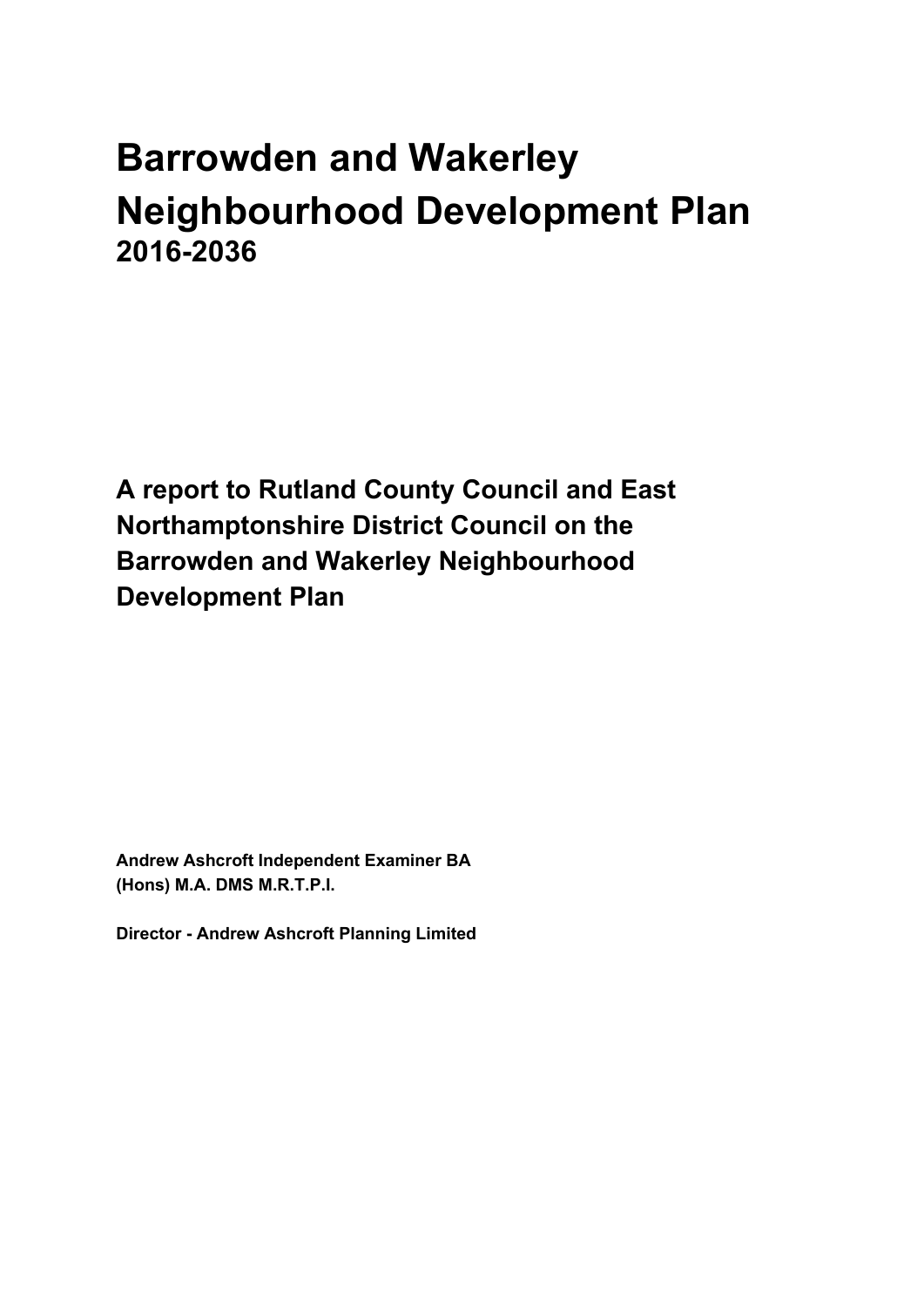## **Executive Summary**

- 1 I was appointed by Rutland County Council in March 2019 to carry out the independent examination of the Barrowden and Wakerley Neighbourhood Development Plan.
- 2 The examination was undertaken by written representations. I visited the neighbourhood plan area on 5 April 2019.
- 3 The Plan includes a range of policies and seeks to bring forward positive and sustainable development in the neighbourhood area. There is a very clear focus on securing good design, safeguarding green infrastructure and protecting community facilities. It proposes the designation of a Local Green Space.
- 4 The Plan has been underpinned by community support and engagement. It is clear that all sections of the community have been actively engaged in its preparation.
- 5 Subject to a series of recommended modifications set out in this report I have concluded that the Barrowden and Wakerley Neighbourhood Plan meets all the necessary legal requirements and should proceed to referendum.
- 6 I recommend that the referendum should be held within the neighbourhood area.

**Andrew Ashcroft Independent Examiner 18 July 2018**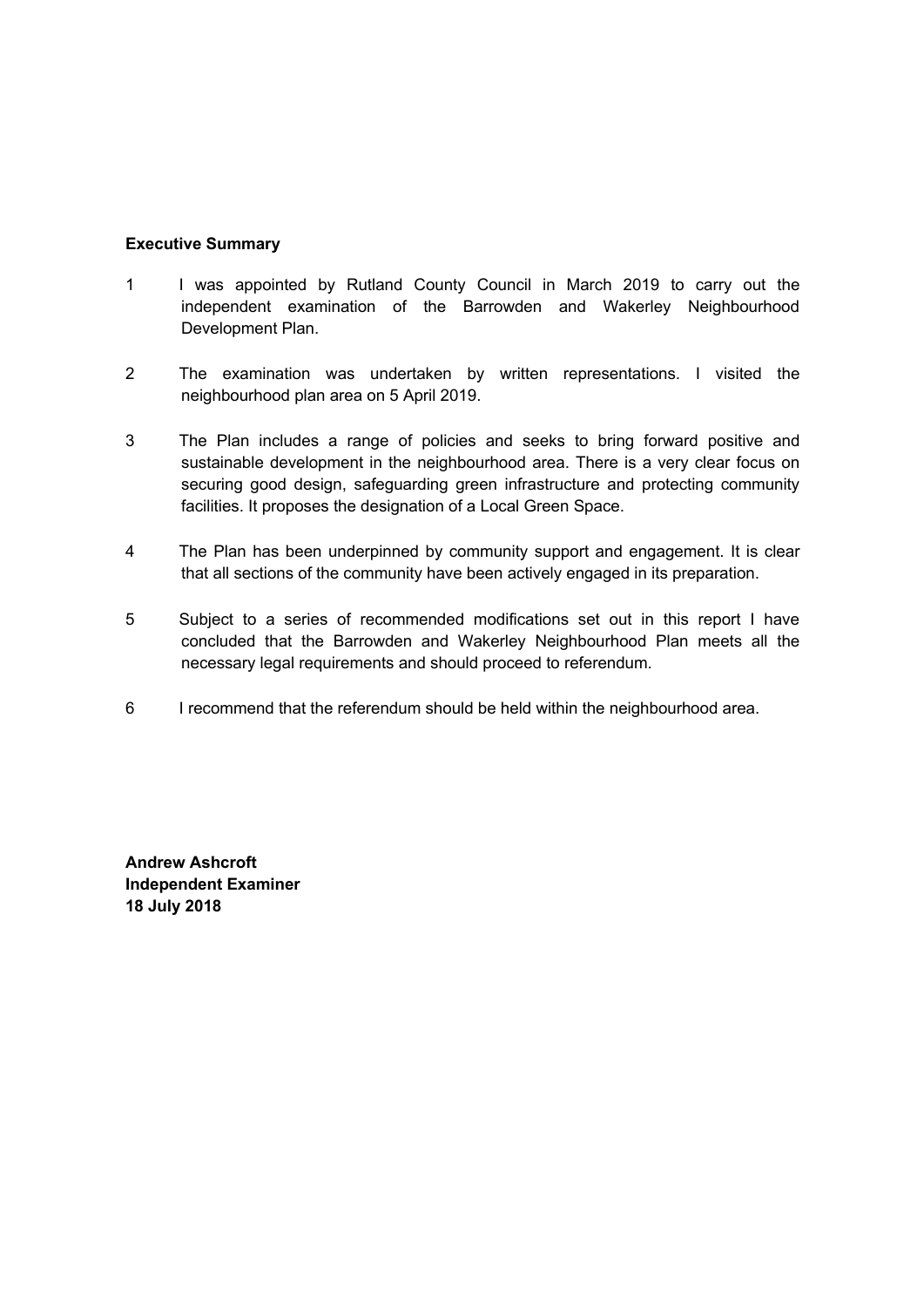## **1 Introduction**

- 1.1 This report sets out the findings of the independent examination of the Barrowden and Wakerley Neighbourhood Development Plan 2016-2036 (the 'Plan').
- 1.2 The Plan has been submitted to Rutland County Council (RCC) and to East Northamptonshire District Council (ENDC) by Barrowden Parish Council and Wakerley Parish Meeting in their joint capacity as the qualifying body responsible for preparing the neighbourhood plan.
- 1.3 Neighbourhood plans were introduced into the planning process by the Localism Act 2011. They aim to allow local communities to take responsibility for guiding development in their area. This approach was subsequently embedded in the National Planning Policy Framework (NPPF) in 2012 and subsequent updates in 2018 and 2019. The NPPF continues to be the principal element of national planning policy.
- 1.4 The role of an independent examiner is clearly defined in the legislation. I have been appointed to examine whether or not the submitted Plan meets the basic conditions and Convention Rights and other statutory requirements. It is not within my remit to examine or to propose an alternative plan, or a potentially more sustainable plan except where this arises as a result of my recommended modifications to ensure that the plan meets the basic conditions and the other relevant requirements.
- 1.5 A neighbourhood plan can be narrow or broad in scope. Any plan can include whatever range of policies it sees as appropriate to its designated neighbourhood area. The submitted plan has been designed to be distinctive in general terms, and to be complementary to the two development plans in particular. It addresses a range of environmental and community issues.
- 1.6 Within the context set out above this report assesses whether the Plan is legally compliant and meets the basic conditions that apply to neighbourhood plans. It also considers the content of the Plan and, where necessary, recommends changes to its policies and supporting text.
- 1.7 This report also provides a recommendation as to whether the Plan should proceed to referendum. If this is the case and that referendum results in a positive outcome the Plan would then be used to determine planning applications within the neighbourhood area and will sit as part of the development plans in the two administrative areas.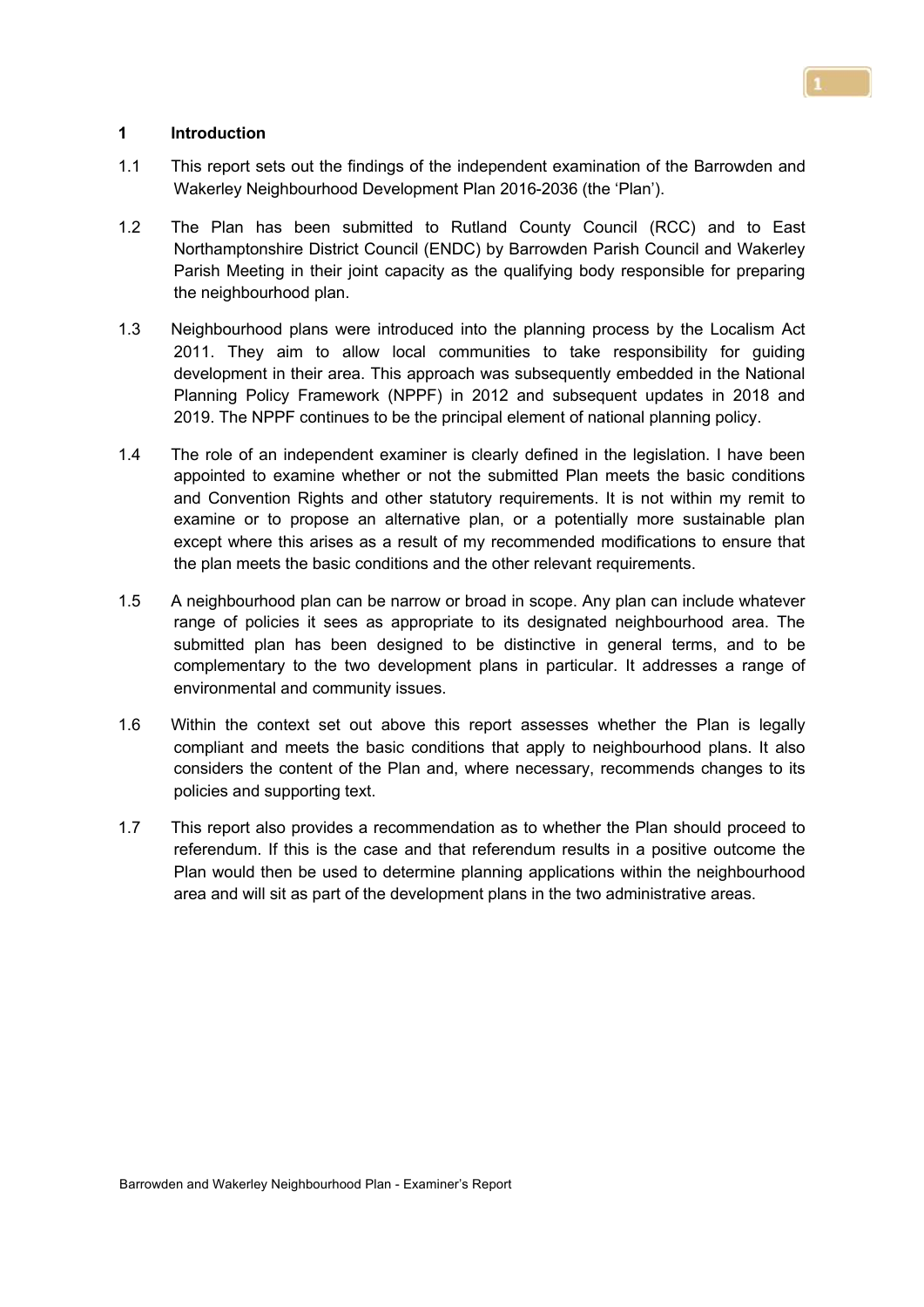## **2 The Role of the Independent Examiner**

- 2.1 The examiner's role is to ensure that any submitted neighbourhood plan meets the relevant legislative and procedural requirements.
- 2.2 I was appointed by RCC, with the consent of the Parish Council and the Parish Meeting, to conduct the examination of the Plan and to prepare this report. I am independent of both RCC, ENDC and the two local councils. I do not have any interest in any land that may be affected by the Plan.
- 2.3 I possess the appropriate qualifications and experience to undertake this role. I am a Director of Andrew Ashcroft Planning Limited. In previous roles, I have over 35 years' experience in various local authorities at either Head of Planning or Service Director level. I am a chartered town planner and have significant experience of undertaking other neighbourhood plan examinations and health checks. I am a member of the Royal Town Planning Institute and the Neighbourhood Planning Independent Examiner Referral Service.

## *Examination Outcomes*

- 2.4 In my role as the independent examiner of the Plan I am required to recommend one of the following outcomes of the examination:
	- (a) that the Plan is submitted to a referendum; or
	- (b) that the Plan should proceed to referendum as modified (based on my recommendations); or
	- (c) that the Plan does not proceed to referendum on the basis that it does not meet the necessary legal requirements.

## *The Basic Conditions*

- 2.5 As part of this process I must consider whether the submitted Plan meets the Basic Conditions as set out in paragraph 8(2) of Schedule 4B of the Town and Country Planning Act 1990. To comply with the basic conditions, the Plan must:
	- have regard to national policies and advice contained in guidance issued by the Secretary of State; and
	- contribute to the achievement of sustainable development; and
	- be in general conformity with the strategic policies of the development plan in the area;
	- be compatible with European Union (EU) and European Convention on Human Rights (ECHR) obligations; and
	- not breach the requirements of Chapter 8 of Part 6 of the Conservation of Habitats and Species Regulations 2017 (7).

I have examined the submitted Plan against each of these basic conditions, and my conclusions are set out in Sections 6 and 7 of this report. I have made specific comments on the fourth and fifth bullet points above in paragraphs 2.6 to 2.11 of this report.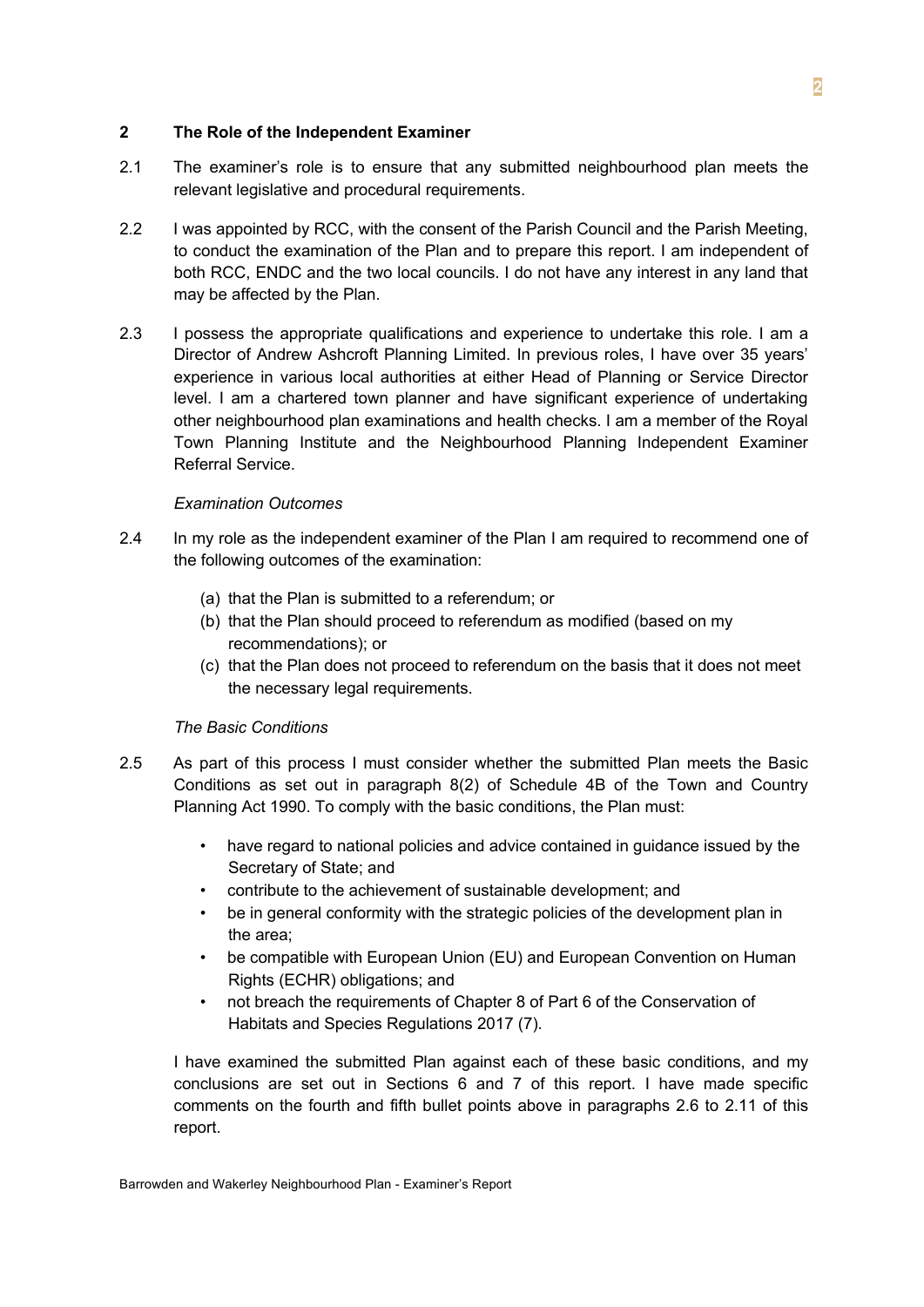- 2.6 The Neighbourhood Plan General Regulations 2015 require a qualifying body either to submit an environmental report prepared in accordance with the Environmental Assessment of Plans and Programmes Regulations 2004 or a statement of reasons why an environmental report is not required.
- 2.7 In order to comply with this requirement, RCC undertook a screening exercise on the need or otherwise for a Strategic Environmental Assessment (SEA) to be prepared for the Plan. The report is thorough and well-constructed. As a result of this process RCC concluded that the Plan is not likely to have any significant effects on the environment and accordingly would not require SEA.
- 2.8 RCC also prepared a parallel Habitats Regulations Assessment (HRA) of the Plan. It concludes that the Plan is not likely to have significant environmental effects on a European nature conservation site or undermine their conservation objectives alone or in combination taking account of the precautionary principle. As such Appropriate Assessment is not required. The assessment has been produced in a similar standard to the SEA screening report. Whilst there are no designated sites within the neighbourhood area itself the screening report addressed the following nature conservation sites:
	- Rutland Water SPA/RAMSAR (in Rutland);
	- Luffenham Heath Golf Course SSSI (in Rutland);
	- Wakerley Spinney SSSI (in Northamptonshire); and
	- Seaton Meadows SSSI (in Northamptonshire).
- 2.9 During the examination RCC reviewed its earlier determination on the HRA screening report to take account of the April 2018 court case People Over Wind, Peter Sweetman and Coillte Teorante. This case has had implications on the extent to which mitigation measures can be considered. The outcomes of this review is that RCC concluded that the earlier HRA determination remains valid and that there is no need to proceed to Appropriate Assessment.
- 2.10 Having reviewed the information provided to me as part of the examination, I am satisfied that a proportionate process has been undertaken in accordance with the various regulations. None of the statutory consultees have raised any concerns with regard to either neighbourhood plan or to European obligations. In the absence of any evidence to the contrary, I am entirely satisfied that the submitted Plan is compatible with this aspect of European obligations.
- 2.11 In a similar fashion I am satisfied that the submitted Plan has had regard to the fundamental rights and freedoms guaranteed under the European Convention on Human Rights (ECHR) and that it complies with the Human Rights Act. There is no evidence that has been submitted to me to suggest otherwise. There has been full and adequate opportunity for all interested parties to take part in the preparation of the Plan and to make their comments known. On this basis, I conclude that the submitted Plan does not breach, nor is in any way incompatible with the ECHR.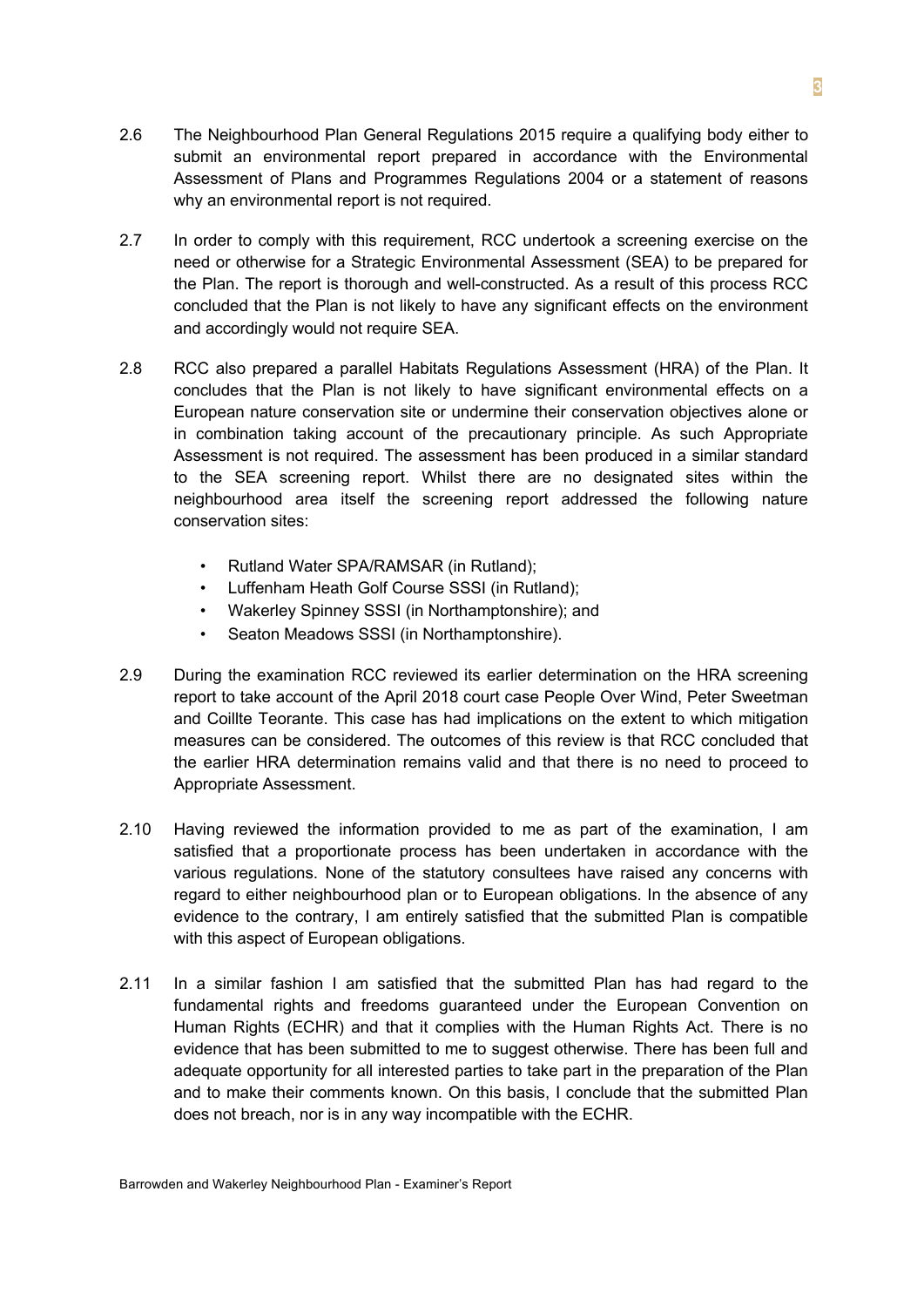*Other examination matters*

- 2.12 In examining the Plan I am also required to check whether:
	- the policies relate to the development and use of land for a designated neighbourhood plan area; and
	- the Plan meets the requirements of Section 38B of the Planning and Compulsory Purchase Act 2004 (the Plan must specify the period to which it has effect, must not include provision about development that is excluded development, and must not relate to more than one neighbourhood area); and
	- the Plan has been prepared for an area that has been designated under Section 61G of the Localism Act and has been developed and submitted for examination by a qualifying body.
- 2.13 Having addressed the matters identified in paragraph 2.12 of this report I am satisfied that all of the points have been met subject to the contents of this report.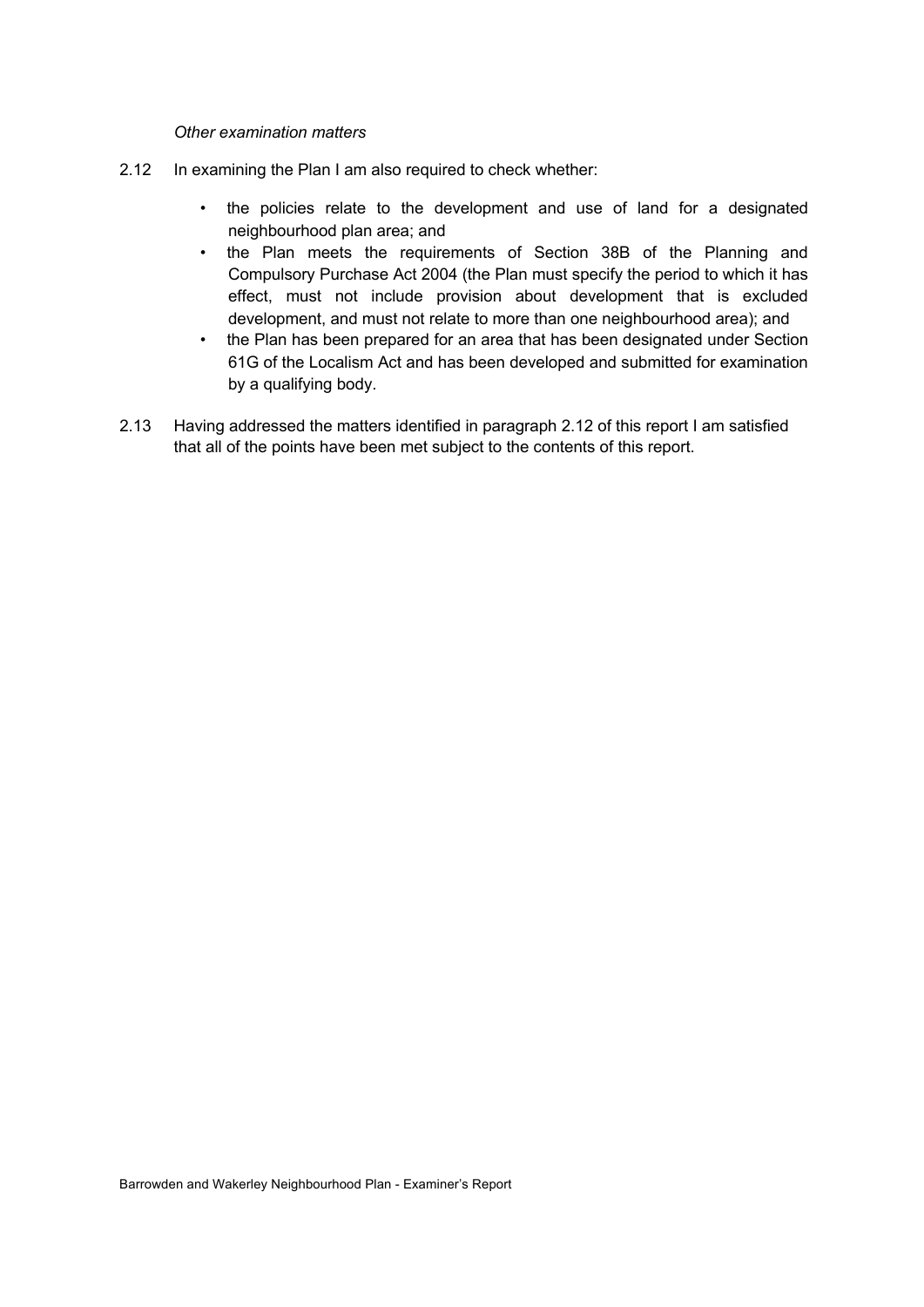## **3 Procedural Matters**

- 3.1 In undertaking this examination I have considered the following documents:
	- the submitted Plan and the various associated documents;
	- the Basic Conditions Statement:
	- the Consultation Statement:
	- the RCC SEA and HRA screening report;
	- the RCC update to the HRA screening report;
	- the responses to my Clarification Note;
	- the representations made to the Plan;
	- the joint statement from RCC and Barrowden Parish Council:
	- the adopted Rutland Core Strategy DPD 2011-2026;
	- the adopted Rutland Site Allocations and Policies DPD;
	- the adopted North Northamptonshire Joint Core Strategy 2011-2031;
	- the saved policies of the Rural North, Oundle and Thrapston Plan;
	- the National Planning Policy Framework (March 2012);
	- Planning Practice Guidance (March 2014 and subsequent updates); and
	- relevant Ministerial Statements.
- 3.2 I carried out an unaccompanied visit to the neighbourhood area on 5 April 2019. I looked at its overall character and appearance and at those areas affected by policies in the Plan in particular. My site inspection is covered in more detail in paragraphs 5.9 to 5.16 of this report.
- 3.3 It is a general rule that neighbourhood plan examinations should be held by written representations only. Having considered all the information before me, including the representations made to the submitted plan, I was satisfied that the Plan could be examined without the need for a public hearing. I advised RCC of this decision early in the examination process.
- 3.4 On 24 July 2018 a revised version of the NPPF was published. Paragraph 214 of that document sets out transitional arrangement to address these circumstances. It comments that plans submitted before 24 January 2019 will be examined on the basis of the 2012 version of the NPPF. I have proceeded with the examination on this basis. All references to paragraph numbers within the NPPF in this report are to those in the 2012 version. The 2018 version of the NPPF was subsequently updated in February 2019. However, those updates do not affect the transitionary arrangements which have resulted in the submitted Plan being assessed against the 2012 version of the NPPF.
- 3.5 The neighbourhood area is partly in Rutland and partly in Northamptonshire. In this capacity it is an excellent example of a parish council and a parish meeting and the relevant local planning authorities working on neighbourhood planning across administrative boundaries. The examination has been managed by Rutland County Council. Where necessary in the report I refer to the County Council in general, and to its representations to the Plan in particular. Elsewhere I refer more generally to the local planning authorities where either my comments and/or recommended

Barrowden and Wakerley Neighbourhood Plan - Examiner's Report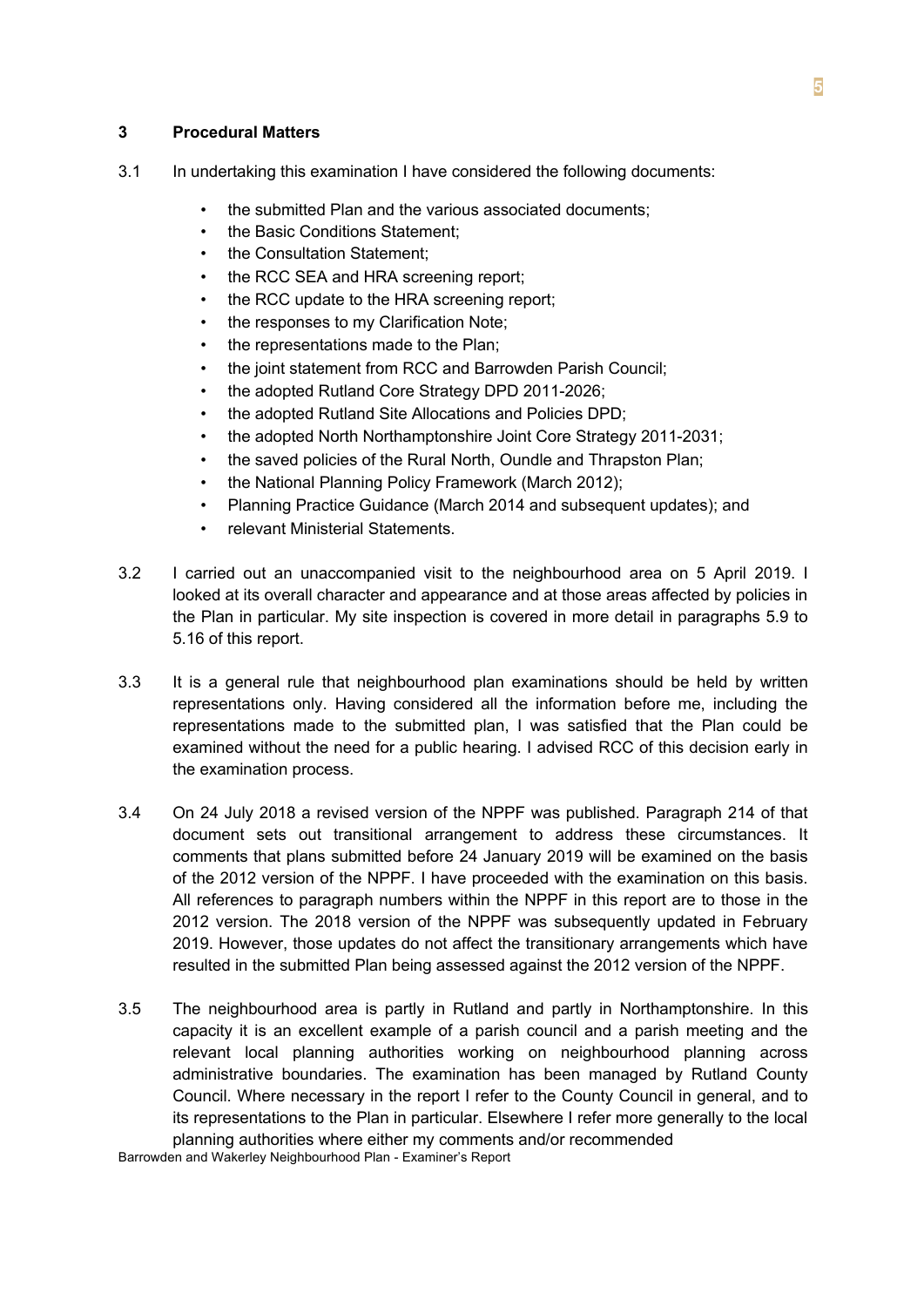modifications reflect the way in which they would be able properly to apply the Plan's policies through their respective development management process.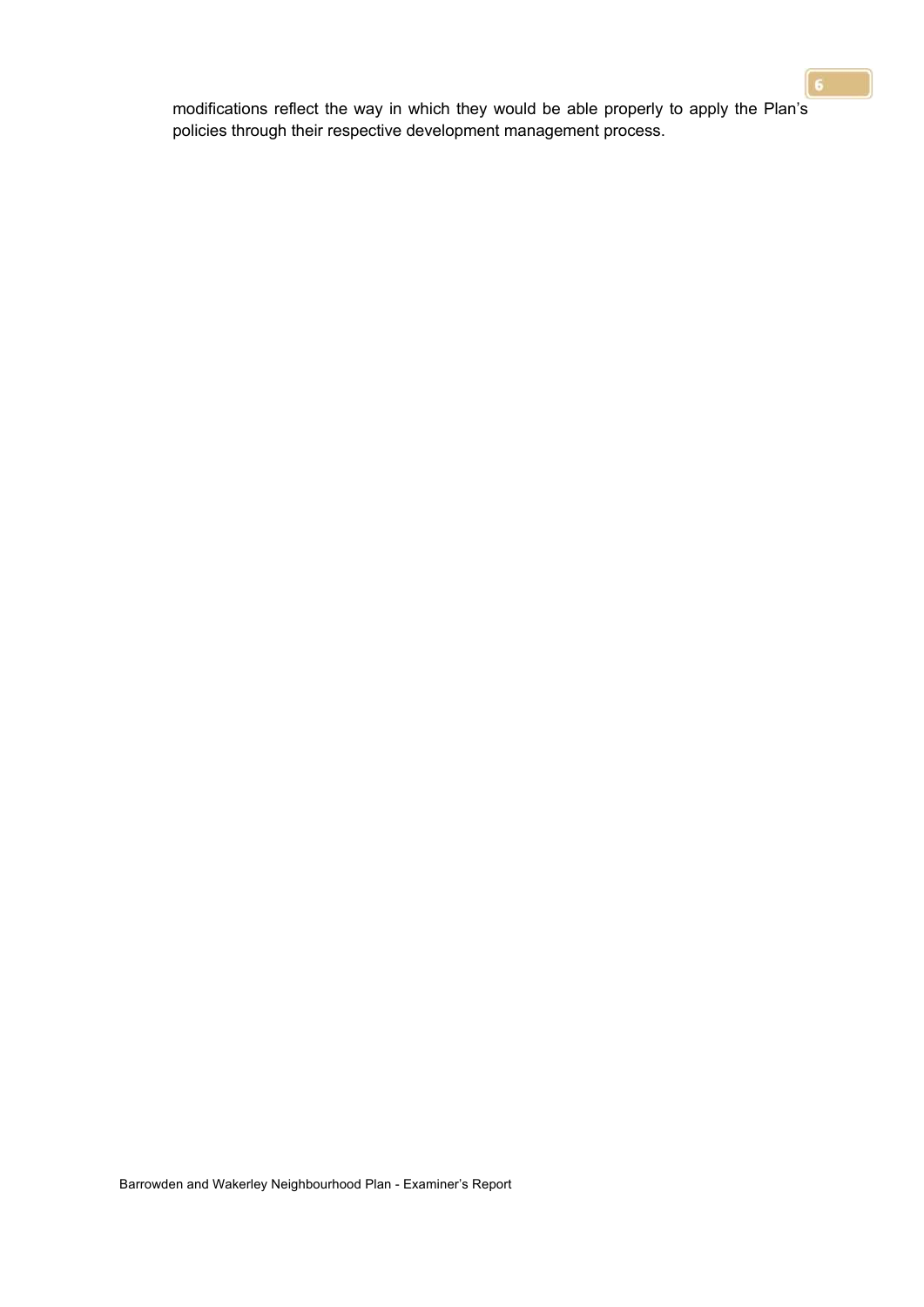## **4 Consultation**

#### *Consultation Process*

- 4.1 Policies in made neighbourhood plans become the basis for local planning and development control decisions. As such the regulations require neighbourhood plans to be supported and underpinned by public consultation.
- 4.2 In accordance with the Neighbourhood Planning (General) Regulations 2012 the Parish Council/Parish Meeting has prepared a Consultation Statement. The Statement is proportionate to the Plan and its policies. It includes an assessment of the consultation undertaken during the various stages of Plan production. It also provides specific details about the consultation process that took place on the pre-submission version of the Plan (April to May 2018).
- 4.3 The Methodology section of the Statement set out details of the range of consultation events that were carried out in relation to the initial stages of the Plan. They include:
	- the engagement with residents in September and October 2015:
	- the circulation of information to all households in the neighbourhood area;
	- the engagement with statutory bodies and other stakeholders (November 2016-March 2017);
	- the use of a residents' questionnaire in Spring 2016; and
	- engagement with local residents on housing, conservation and local green spaces issues in March 2017.
- 4.4 The Statement also provides specific details on the comments received as part of the consultation process that took place on the pre-submission version of the Plan. It identifies the principal changes that worked their way through into the submission version. They help to describe the evolution of the Plan.
- 4.5 It is clear that consultation has been an important element of the Plan's production. Advice on the neighbourhood planning process has been made available to the community in a positive and direct way by those responsible for the Plan's preparation.
- 4.6 From all the evidence provided to me as part of the examination, I can see that the Plan has promoted an inclusive approach to seeking the opinions of all concerned throughout the process.

# *Representations Received*

- 4.7 Consultation on the submitted plan was undertaken by the District Council for a sixweek period that ended on 18 February 2019. This exercise generated comments from a range of organisations and private individuals as follows:
	- **Anglian Water**
	- Highways England

Barrowden and Wakerley Neighbourhood Plan - Examiner's Report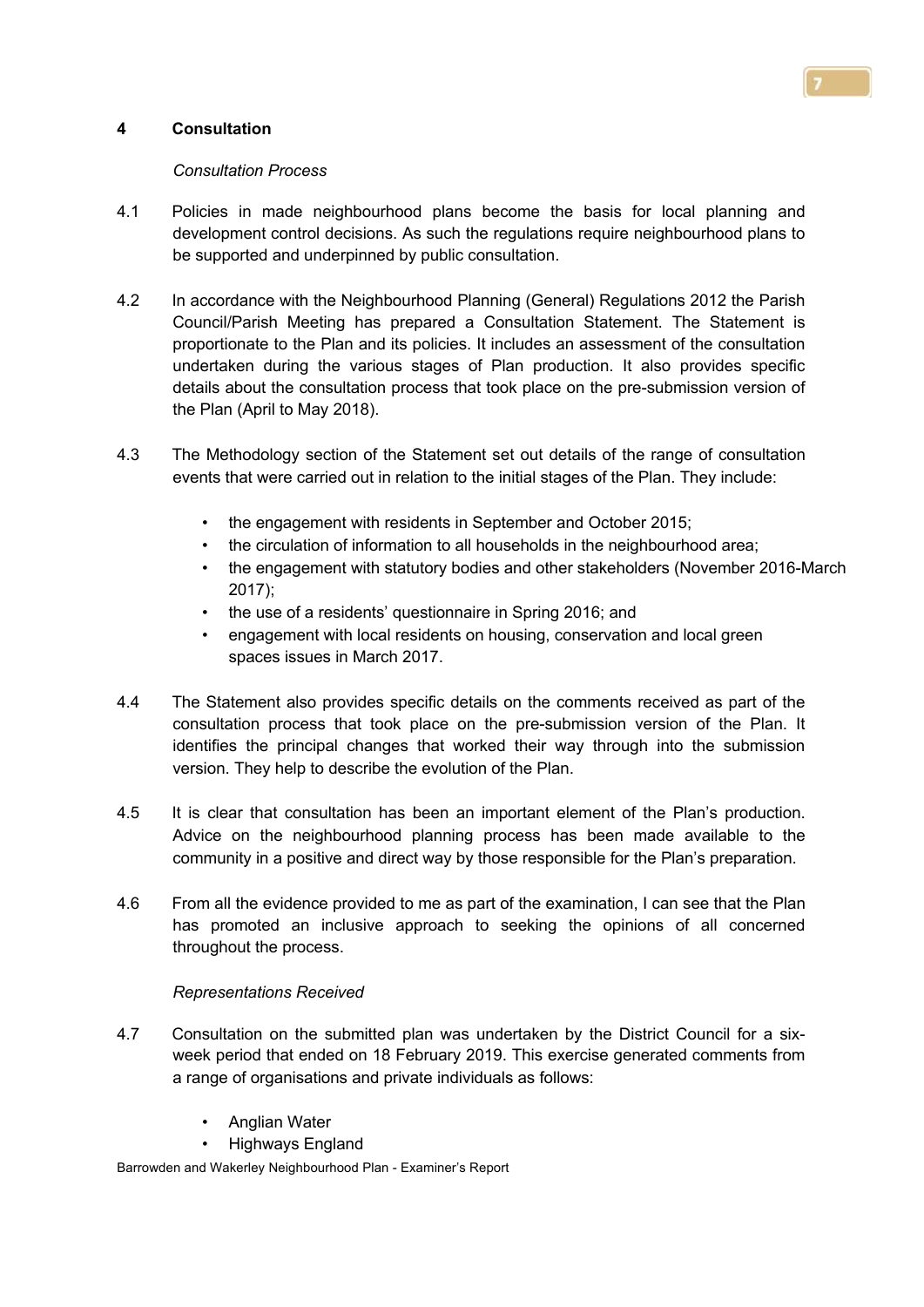- East Northamptonshire District Council
- Natural England
- Environment Agency
- Wildlife Trust
- Rutland County Council
- 4.8 Where it is appropriate to do so I make specific references to some representations in the detailed sections of this report.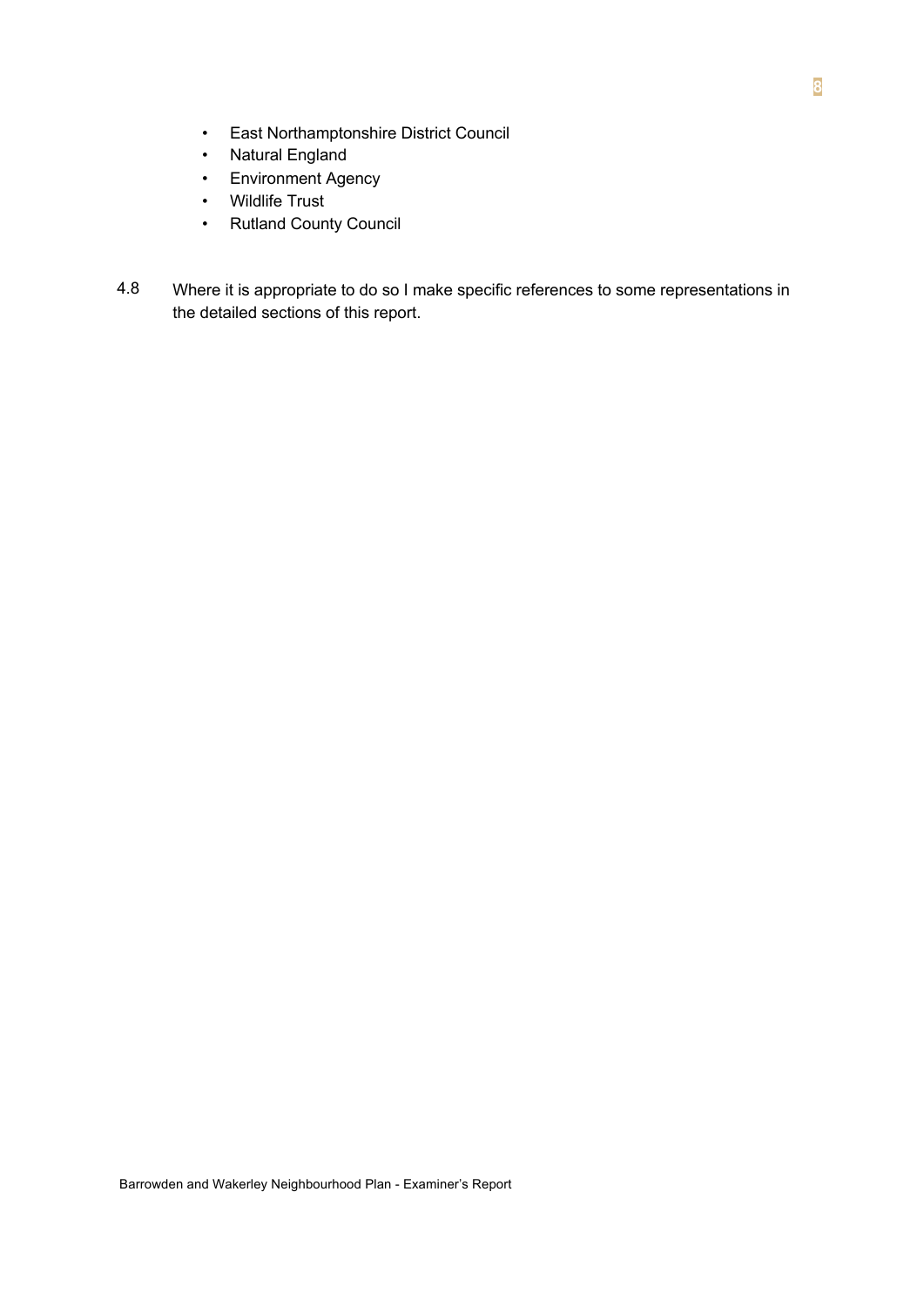## *The Neighbourhood Area*

- 5.1 The neighbourhood area consists of the parish areas of both Barrowden and Wakerley. It was designated as a neighbourhood area on 27 April 2015. In 2011 there were 215 and 35 properties in Barrowden and Wakerley respectively. The neighbourhood area is located between the three principal local towns of Uppingham, Oakham and Stamford in attractive rolling countryside. The River Welland and its wider valley separates the two villages. The A47 runs to the immediate north of the neighbourhood area and the A43 runs to its immediate east.
- 5.2 The village of Barrowden dominates that part of the neighbourhood area to the north of the River Welland. The attractive historic core of the village is located at the junction between its principal roads in general, and around the village greens in particular. The village's main commercial and community services are located slightly to the east of the historic core off Kings Lane and Wakerley Road. It includes a wide range of attractive, traditional buildings with very distinctive vernacular building materials.
- 5.3 The village of Wakerley sits in the southern part of the neighbourhood area to the south of the River Welland and the disused railway line. It has an attractive linear format within which the buildings principally sit in large parcels of land. The area to the immediate south of the village is dominated by Wakerley Woods. This part of the neighbourhood area is managed by the Forestry Commission and is popular with both local residents and visitors alike.

## *Development Plan Context*

- 5.4 The development plan covering the neighbourhood plan area reflects the way in which it straddles the boundaries of two administrative areas. It is a combination of the adopted Rutland Core Strategy DPD 2011-2026, the adopted Rutland Site Allocations and Policies DPD, the adopted North Northamptonshire Joint Core Strategy 2011-2031 and the saved policies of the Rural North, Oundle and Thrapston Plan. In both cases the policy approach towards the neighbourhood area is one of supporting modest infill development appropriate to the character of the village concerned.
- 5.5 Policy CS4 of the Rutland Core Strategy comments that smaller service centres such as Barrowden can accommodate minor infill development on suitable sites. The submitted Plan sets out to provide local details to underpin this strategic approach.
- 5.6 Table 1 (Spatial Roles) of the North Northamptonshire Joint Core Strategy indicates the way in which smaller settlements with a dispersed settlement pattern will effectively be considered as open countryside where any new development will be limited. This approach is translated into the submitted Plan with regard to Wakerley.
- 5.7 Both local planning authorities have embarked on the preparation of new local plans. Once adopted they will replace the existing Core Strategies. Whilst both emerging

Barrowden and Wakerley Neighbourhood Plan - Examiner's Report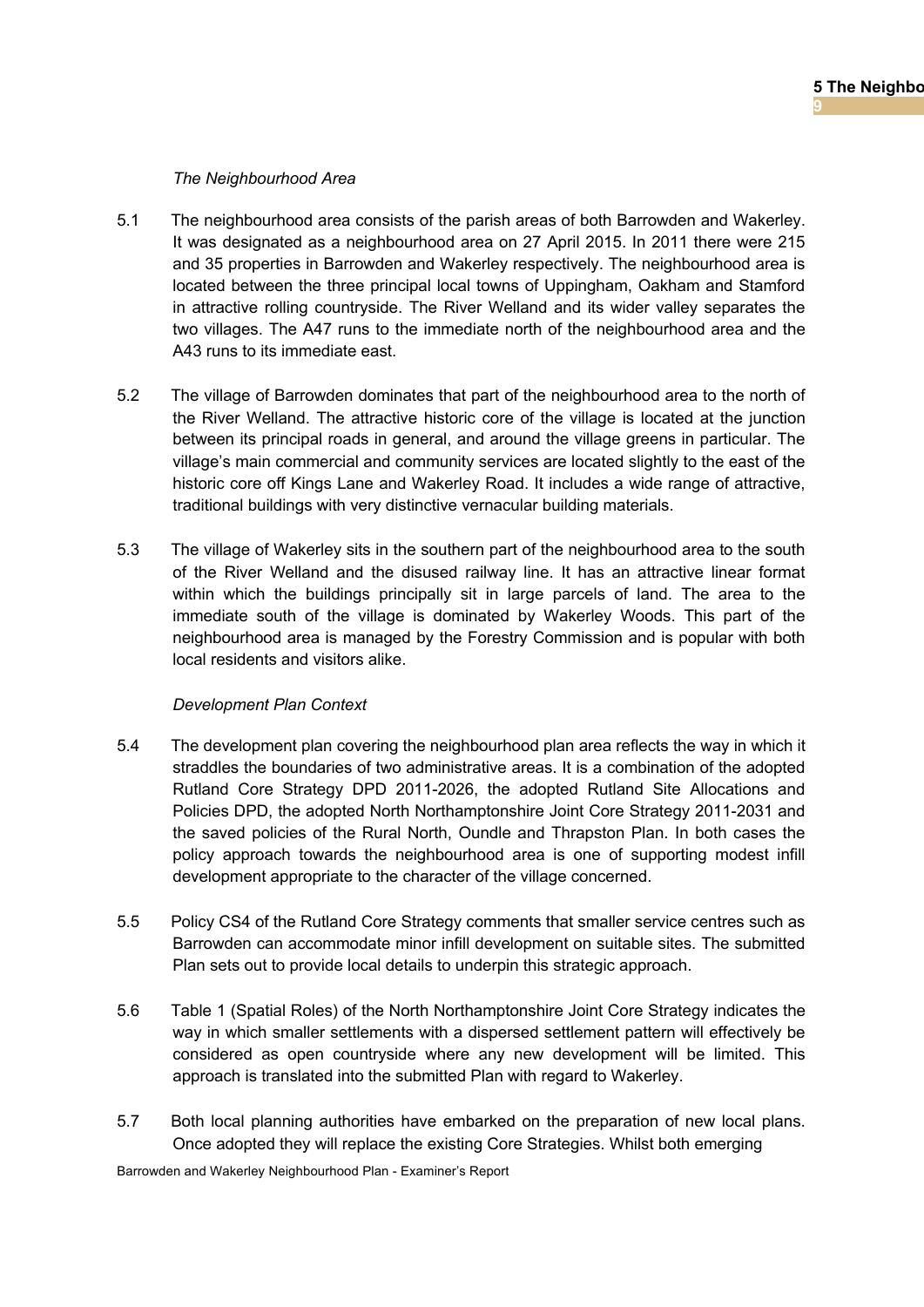plans have been addressed in the Basic Conditions Statement the basic conditions test is against the adopted development plans. In any event neither of the emerging plans are at a sufficiently advanced stage to play any significant role in the examination of the submitted neighbourhood plan.

5.8 The submitted Plan has been prepared within its wider adopted development plan context. In doing so it has relied on up-to-date information and research that has underpinned existing planning policy documents in the two planning authority areas. This is good practice and reflects key elements in Planning Practice Guidance on this matter. It is clear that the submitted Plan seeks to add value to the two development plans and to give a local dimension to the delivery of their policies. This is captured in the Basic Conditions Statement.

#### *Unaccompanied Visit*

- 5.9 I carried out an unaccompanied visit to the neighbourhood area on 5 April 2019.1 drove into the neighbourhood area along the Luffenham Road from the A47. This helped me to understand its wider connectivity to the road network and its natural setting astride the River Welland. I was able to see the ridgeline to the south of the river valley.
- 5.10 I looked initially at the Barrowden recreation ground and the allotments. I saw their attractive and open setting on the edge of the village and the boundary wall that was sensitively refurbished to commemorate the Golden Jubilee in 2002.1 then walked into the heart of the village. I saw the very attractive range of traditional, vernacular buildings mainly with either Collyweston stone or thatched roofs.
- 5.11 I spent some time enjoying the wider village environment around Exeter Arms, the village green and the pond. I saw the sign indicating that Barrowden was Rutland's best kept large village. On the basis of my observations as part of the visit this did not come as a surprise. I then walked down Church Lane. I saw St Peter's Church as it was being refurbished. I also saw several other very impressive buildings in their own rights and in the way in which they related to the river valley to the south.
- 5.12 I then looked at the concentration of community facilities in the eastern part of the village. I saw that the GP Surgery, the Community Shop and the Village Hall were located in a relatively concentrated area. They are clearly at the very heart of the local community
- 5.13 I then took the opportunity to look at the proposed local green space off Mill Lane and its associated footpaths.
- 5.14 I then walked to the Barrowden Mill Pond. I paused to read the very informative information boards. I then followed the footpath network through the River Welland valley, under the former railway line and into Wakerley. I saw that its character was more open than that of Barrowden and was largely linear based around a series of traditional farmsteads.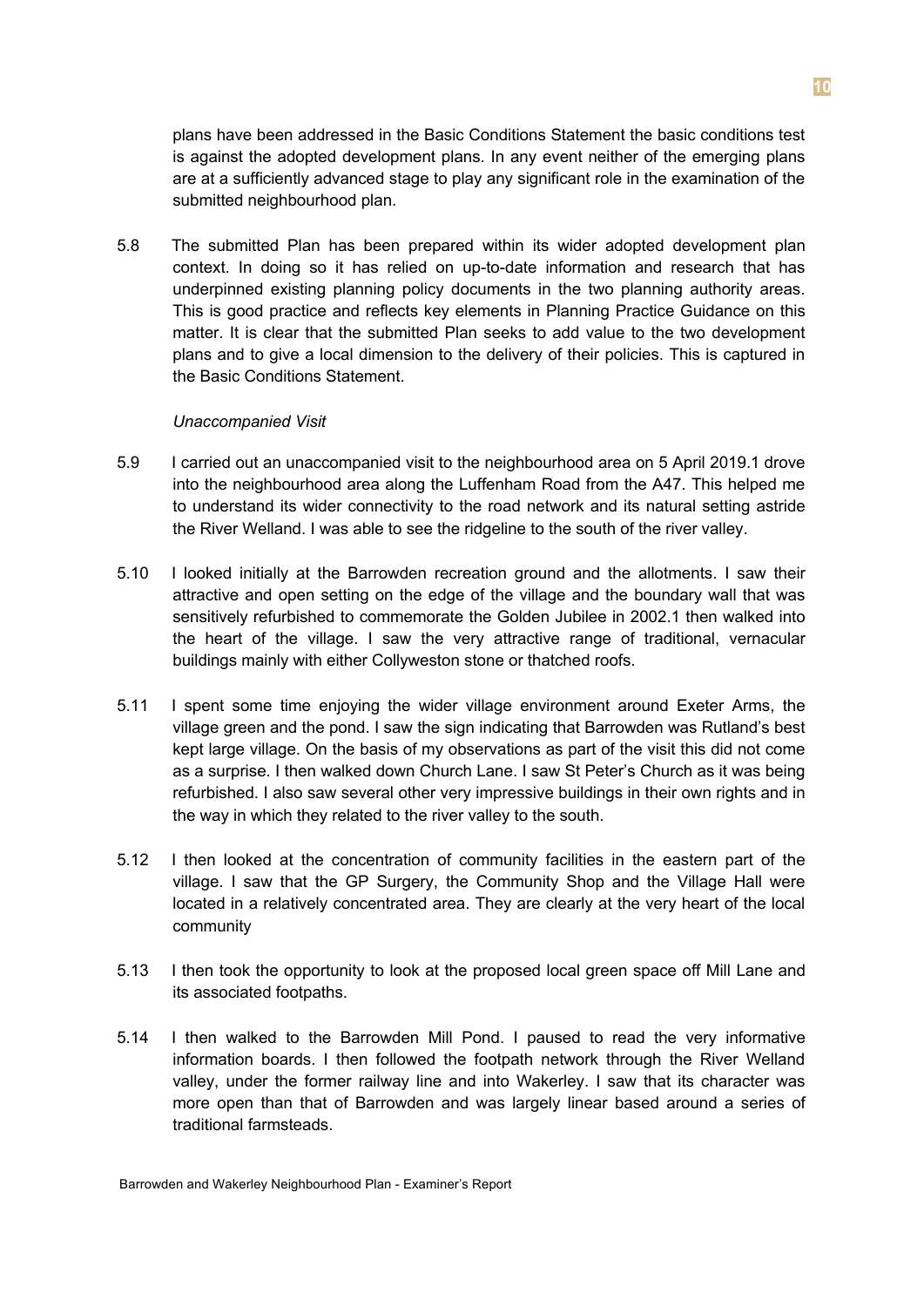- 5.15 I walked along Main Street from Laurel Farm at the western end to St John the Baptist Church at the eastern end. In doing so I saw several fine buildings including Wakerley House and The Old Rectory.
- 5.16 I finished my visit by looking at the more outlying parts of the neighbourhood area. In particular I walked in Wakerley Woods to the south of Wakerley. This also helped me to understand the wider landscape setting in which the neighbourhood area is located. It also highlighted how organisations such as the Forestry Commission are contributing towards the wider management of the neighbourhood area.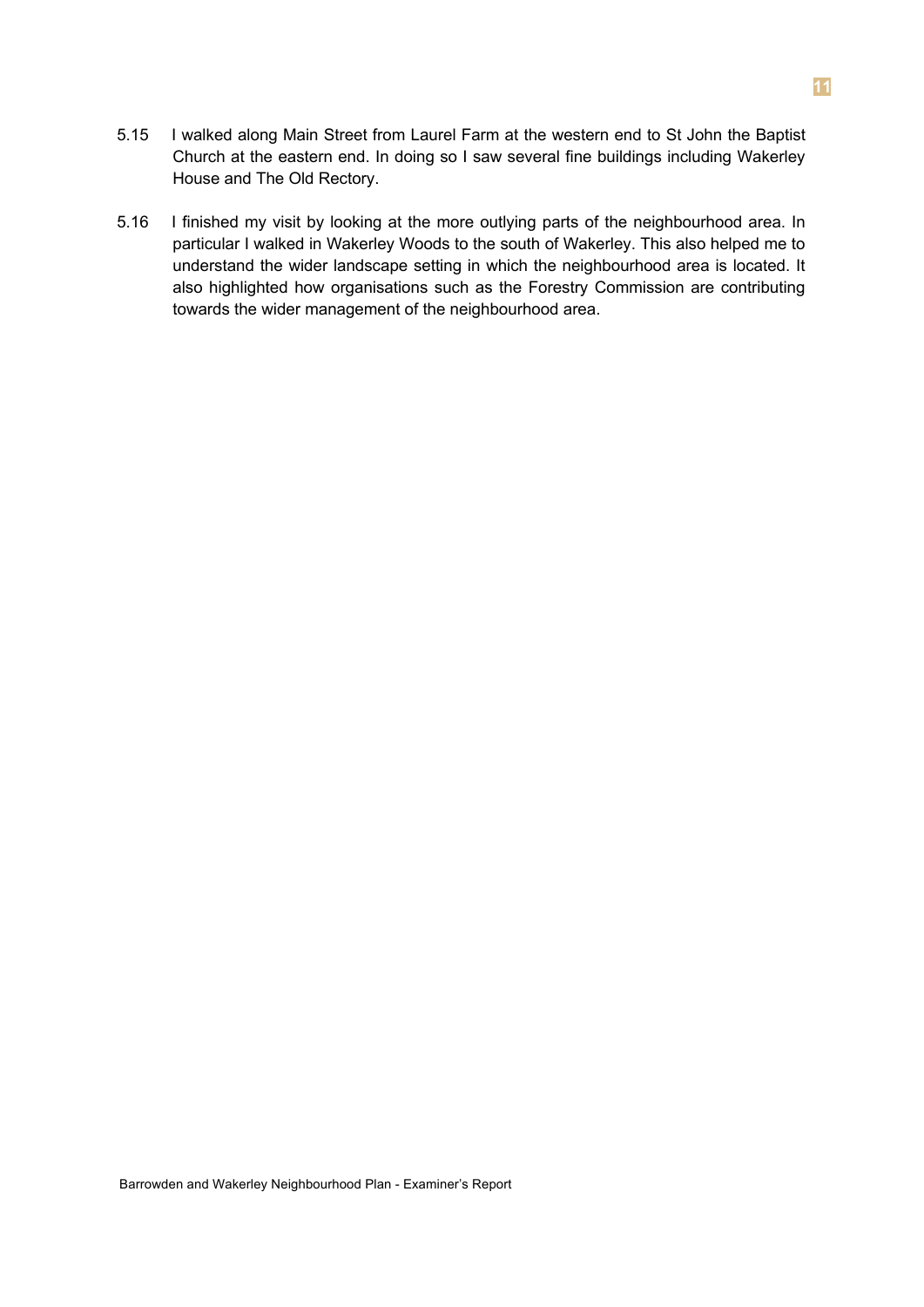## **6 The Neighbourhood Plan as a whole**

- 6.1 This section of the report deals with the submitted neighbourhood plan as a whole and the extent to which it meets the basic conditions. The submitted Basic Conditions Statement has helped considerably in the preparation of this section of the report. It is a well-presented, informative and very professional document.
- 6.2 The Plan needs to meet all the basic conditions to proceed to referendum. This section provides an overview of the extent to which the Plan meets three of the five basic conditions. Paragraphs 2.6 to 2.11 of this report have already addressed the issue of conformity with European Union legislation.

# *National Planning Policies and Guidance*

- 6.3 For the purposes of this examination the key elements of national policy relating to planning matters are set out in the National Planning Policy Framework (NPPF) issued in March 2012. Paragraph 3.4 of this report has addressed the transitional arrangements which the government has put in place as part of the publication of the 2018 and 2019 versions of the NPPF.
- 6.4 The NPPF sets out a range of core land-use planning principles to underpin both planmaking and decision-taking. The following are of particular relevance to the Barrowden and Wakerley Neighbourhood Plan:
	- a plan led system- in this case the relationship between the neighbourhood plan, the adopted Rutland Core Strategy and the North Northamptonshire Joint Core Strategy;
	- recognising the intrinsic character and beauty of the countryside and supporting thriving local communities;
	- taking account of the different roles and characters of different areas;
	- always seeking to secure high quality design and good standards of amenity for all future occupants of land and buildings; and
	- conserving heritage assets in a manner appropriate to their significance.
- 6.5 Neighbourhood plans sit within this wider context both generally, and within the more specific presumption in favour of sustainable development, which is identified as a golden thread running through the planning system. Paragraph 16 of the NPPF indicates that neighbourhoods should both develop plans that support the strategic needs set out in local plans and plan positively to support local development that is outside the strategic elements of the development plan.
- 6.6 In addition to the NPPF I have also taken account of other elements of national planning policy including Planning Practice Guidance and ministerial statements.
- 6.7 Having considered all the evidence and representations available as part of the examination I am satisfied that the submitted Plan has had regard to national planning policies and guidance in general terms. It sets out a positive vision for the future of the Barrowden and Wakerley Neighbourhood Plan - Examiner's Report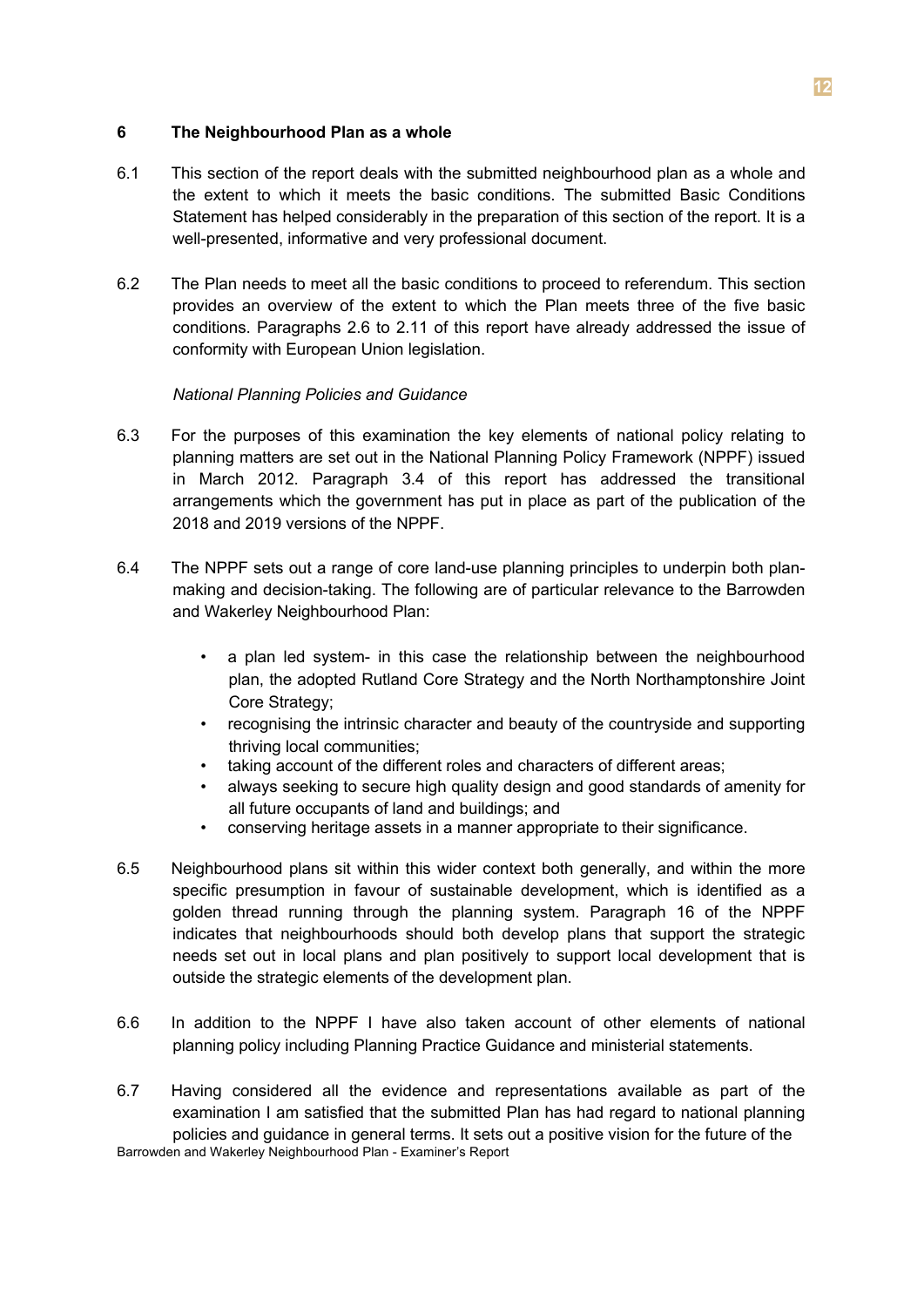plan area within the context of its position in the settlement hierarchy. It includes a series of policies that seek to safeguard the quality and nature of its natural and built environments and designates a local green space. The Basic Conditions Statement maps the policies in the Plan against the appropriate sections of the NPPF.

- 6.8 At a more practical level the NPPF indicates that plans should provide a clear framework within which decisions on planning applications can be made and that they should give a clear indication of how a decision-maker should react to a development proposal (paragraphs 17 and 154). This was reinforced with the publication of Planning Practice Guidance in March 2014. Its paragraph 41 (41-041-20140306) indicates that policies in neighbourhood plans should be drafted with sufficient clarity so that a decision-maker can apply them consistently and with confidence when determining planning applications. Policies should also be concise, precise and supported by appropriate evidence.
- 6.9 As submitted the Plan does not fully accord with this range of practical issues. The majority of my recommended modifications in Section 7 relate to matters of clarity and precision. They are designed to ensure that the Plan fully accords with national policy.

#### *Contributing to sustainable development*

6.10 There are clear overlaps between national policy and the contribution that the submitted Plan makes to achieving sustainable development. Sustainable development has three principal dimensions - economic, social and environmental. It is clear that the submitted Plan has set out to achieve sustainable development in the neighbourhood area. In the economic dimension the Plan includes policies for housing and employment development (Policies BW9 and 12-13 respectively). It also offers support for fibre broadband connections (Policy BW16). In the social role, it includes policies on community facilities (Policies BW14 & 15) and on housing mix and type (Policy BW10). In the environmental dimension the Plan positively seeks to protect its natural, built and historic environment. It has specific policies on development and design principles (Policy BW6), on Green Infrastructure (Policy BW5) and on local green spaces (Policy BW3). The Parish Council/Parish Meeting has undertaken its own assessment of this matter in the submitted Basic Conditions Statement.

#### *General conformity with the strategic policies in the development plan*

- 6.11 I have already commented in detail on the development plan context in the wider Rutland and East Northamptonshire areas in paragraphs 5.4 to 5.8 of this report.
- 6.12 I consider that the submitted Plan delivers a local dimension to this strategic context. The Basic Conditions Statement helpfully relates the Plan's policies to policies in the development plan. Subject to the incorporation of the recommended modifications I am satisfied that the submitted Plan is in general conformity with the strategic policies in the development plans.

# **7 The Neighbourhood Plan policies**

7.1 This section of the report comments on the policies in the Plan. In particular, it makes a series of recommended modifications to ensure that the various policies have the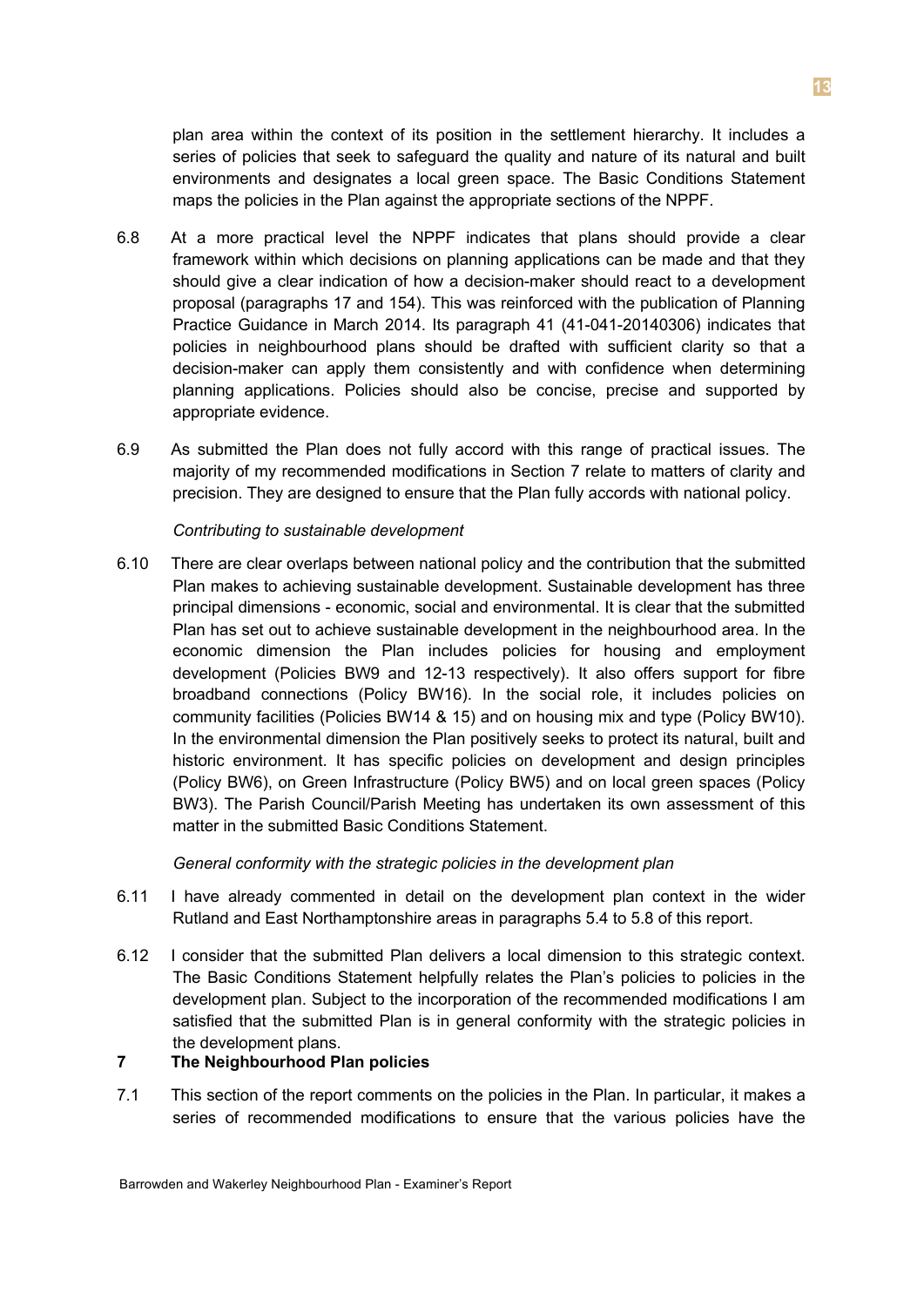necessary precision to meet the basic conditions.

- 7.2 My recommendations focus on the policies themselves given that the basic conditions relate primarily to this aspect of neighbourhood plans. In some cases, I have also recommended changes to the associated supporting text.
- 7.3 lam satisfied that the content and the form of the Plan is fit for purpose. It is distinctive and proportionate to the Plan area. The wider community and the Parish Council/Parish Meeting have spent time and energy in identifying the issues and objectives that they wish to be included in their Plan. This sits at the heart of the localism agenda.
- 7.4 The Plan has been designed to reflect Planning Practice Guidance (41-004-20170728) which indicates that neighbourhood plans must address the development and use of land. It also includes a series of Community Aspirations which the Plan recognises cannot be delivered directly through the planning process. The Aspirations are appropriately captured in a separate appendix of the Plan (Appendix 2).
- 7.5 I have addressed the policies in the order that they appear in the submitted plan. Where necessary I have identified the inter-relationships between the policies. The Community Aspirations are considered after the land use policies.
- 7.6 For clarity this section of the report comments on all policies whether or not I have recommended modifications in order to ensure that the Plan meets the basic conditions.
- 7.7 Where modifications are recommended to policies they are highlighted in bold print. Any associated or free-standing changes to the text of the Plan are set out in italic print.

#### *The initial sections of the Plan (Sections 1-4)*

- 7.8 These introductory sections of the Plan set the scene for the range of policies. They do so in a concise and proportionate way. The Plan is presented in a very professional way. It is colourful and makes a very effective use of tables and maps. A very clear distinction is made between its policies and the supporting text. It also draws a very clear connection between the Plan's objectives and its resultant policies. The photographs throughout the Plan are both well-chosen and of a high quality.
- 7.9 Section 1 (Introduction) provides a very clear context to the neighbourhood area and when it was designated. It identifies how the Plan was prepared, how it will fit into the wider planning system in the event that it is 'made' and what the Plan sets out to achieve. It includes a very effective and clear map of the neighbourhood area (Figure 1) in general, and which identifies the local authority boundary between Rutland and Northamptonshire in particular. It also summarises the consultation exercises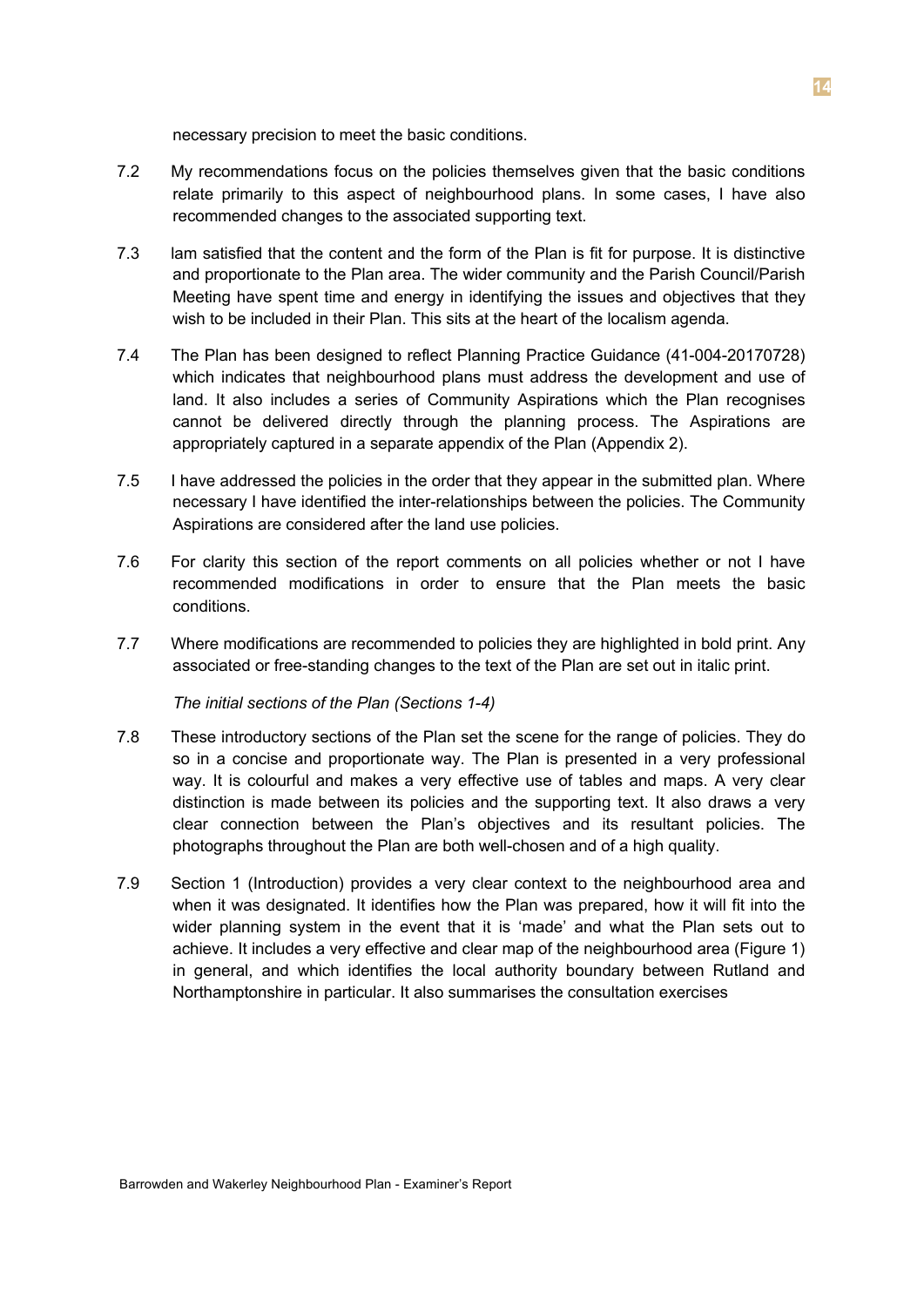undertaken as part of the plan-making process. In this capacity it provides a useful context for the more detailed Consultation Statement.

- 7.10 Section 2 provides a very helpful and comprehensive planning policy context to the preparation of the Plan. The diagrammatic presentation of the way in which the Plan has related to the policy context in both counties in paragraph 2.7 is exemplary.
- 7.11 Section 3 provides a very helpful and visually-appealing portrait of the neighbourhood area. It helpfully does so around the headings of location and landscape, population, history, the historic environment, the housing stock, dwellings types and community and leisure facilities. These matters helpfully underpin the Plan's policies.
- 7.12 Section 4 establishes a Vision for the Plan. Its focus is on preserving and enhancing the unique and distinctive character of the villages and retaining and enhancing the rich biodiversity of the rural landscape within the Welland Valley which unites the two communities. The vision is underpinned by a series of Plan objectives.
- 7.13 The remainder of this section of the report addresses each policy in turn in the context set out in paragraphs 7.5 to 7.7 of this report.

Policy BW1: Landscape Character and important views

- 7.14 The policy sets out a strategic approach on landscape character and important views. It includes an expectation that new development would conserve and enhance the positive characteristics of the local landscape. The second part of the policy also safeguards identified important views.
- 7.15 The policy is commendably evidence-based. It is underpinned by a submitted Landscape and Character Assessment. That Assessment is a first-class document of its type.
- 7.16 The general approach taken in the policy meets the basic conditions. It is one which supports development that takes account of these important natural factors. I recommend a series of detailed modifications to the policy so that it has the clarity required by the NPPF as follows:
	- in the first part of the policy qualify the 'enhance' part with 'where practicable'. This acknowledges that in most cases proposed development will be able to 'conserve' but not necessarily 'enhance' the positive features in the Character Assessment;
	- in the first part of the policy qualify the scale and significance of the adverse harm - as submitted the policy could be interpreted as any adverse impact would trigger the refusal of development proposals; and
	- other detailed word changes.

**In the first part of the policy:**

- **insert 'where practicable' before 'enhance'**
- **insert 'unacceptable' before 'adverse'**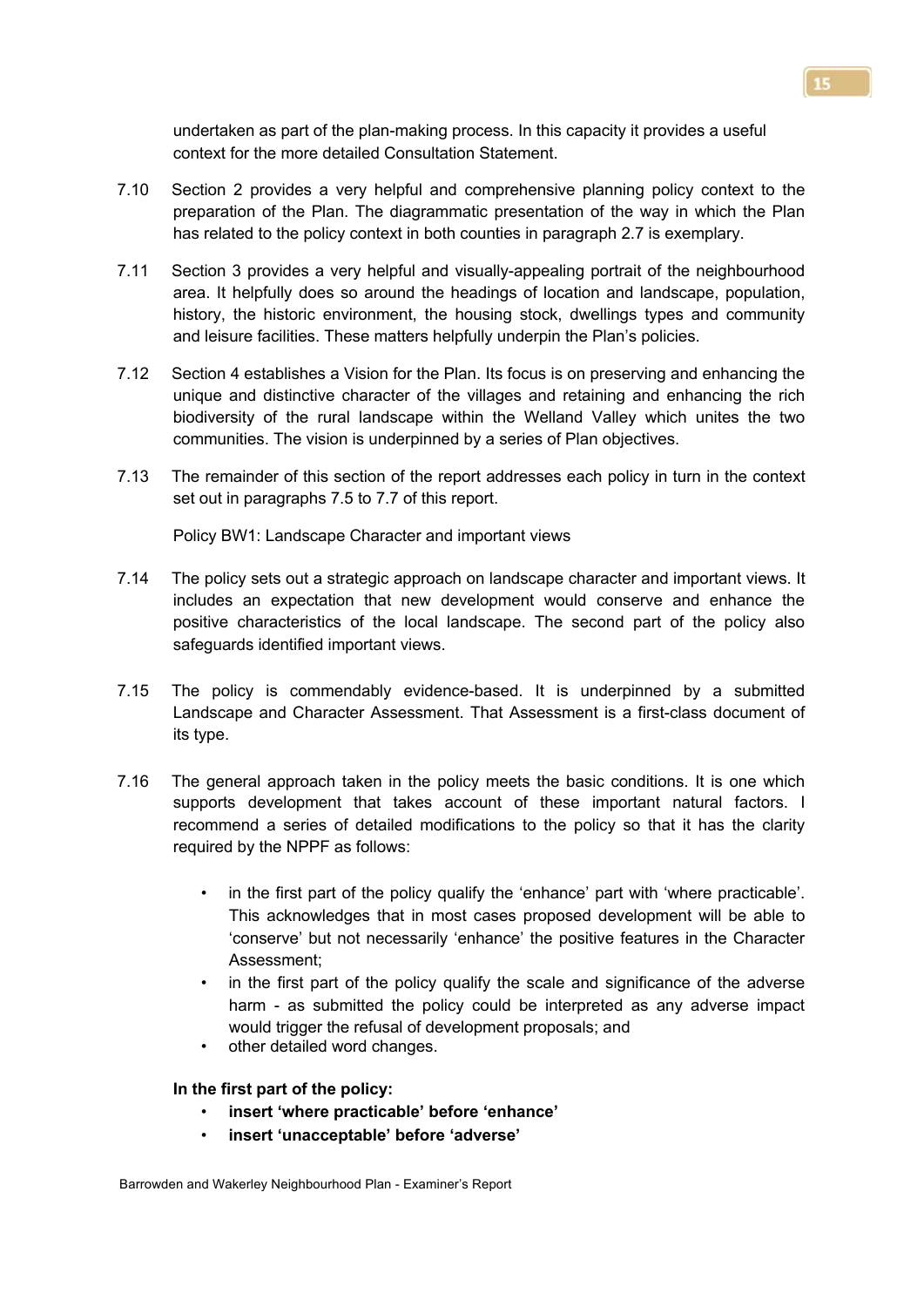**In the second part of the policy:**

- **replace 'shall' with 'should'**
- **replace 'and should use' with 'and incorporate'**

Policy BW2: Development within Wakerley

- 7.17 This policy applies to proposed development within Wakerley. It applies a restrictive approach based on the application of the North Northamptonshire Joint Core Strategy policies in which development will be restricted to the re-use or conversion of existing dwellings. The village does not have a settlement boundary.
- 7.18 L am satisfied that this policy is appropriate and meets the basic conditions. In particular it recognises the open nature of the village and its close and functional relationship with the surrounding countryside. It meets the basic conditions.

Policy BW3: Local Green Space in Barrowden Village

- 7.19 This policy proposes the designation of a local green space off Mill Lane in Barrowden. As paragraph 5.15 comments the parcel of land concerned creates a green corridor from Mill Lane towards Wakerley Road. A footpath runs through the parcel of land and provides access to the wider countryside beyond. The Parish Council has carried out a proportionate assessment of the relationship of the proposed local green space to the three criteria in the NPPF. I am satisfied that the site comfortably meets these important national requirements.
- 7.20 The policy itself helpfully sets out the limited circumstances where development may be supported within the designated LGS. However, in doing so it goes well beyond the matter of fact approach set out on paragraphs 76 and 78 of the NPPF. I recommend a modification to address this matter. However, I am satisfied that the constructive approach to identifying the special circumstances that may prevail for development in the identified LGS should remain within the supporting text of the policy.

## **Replace the second sentence of the policy with:**

# **'Development will only be supported within the designated Local Green Space in very special circumstances'**

## *At the end of paragraph 5.15 add:*

*'Policy BW3 applies the national approach towards the protection of identified local green spaces. The County Council will be able to determine if very special circumstances apply to any development proposals which may come forward in the Plan period. However, they are likely only to consist of proposals which are designed to enhance the special character of the designated space and which would not have an unacceptable adverse impact on the view into the countryside from Mill Lane'* Policy BW4: Sensitive areas important to Wakerley

7.21 This policy is an important and specific policy in relation to Wakerley. It identifies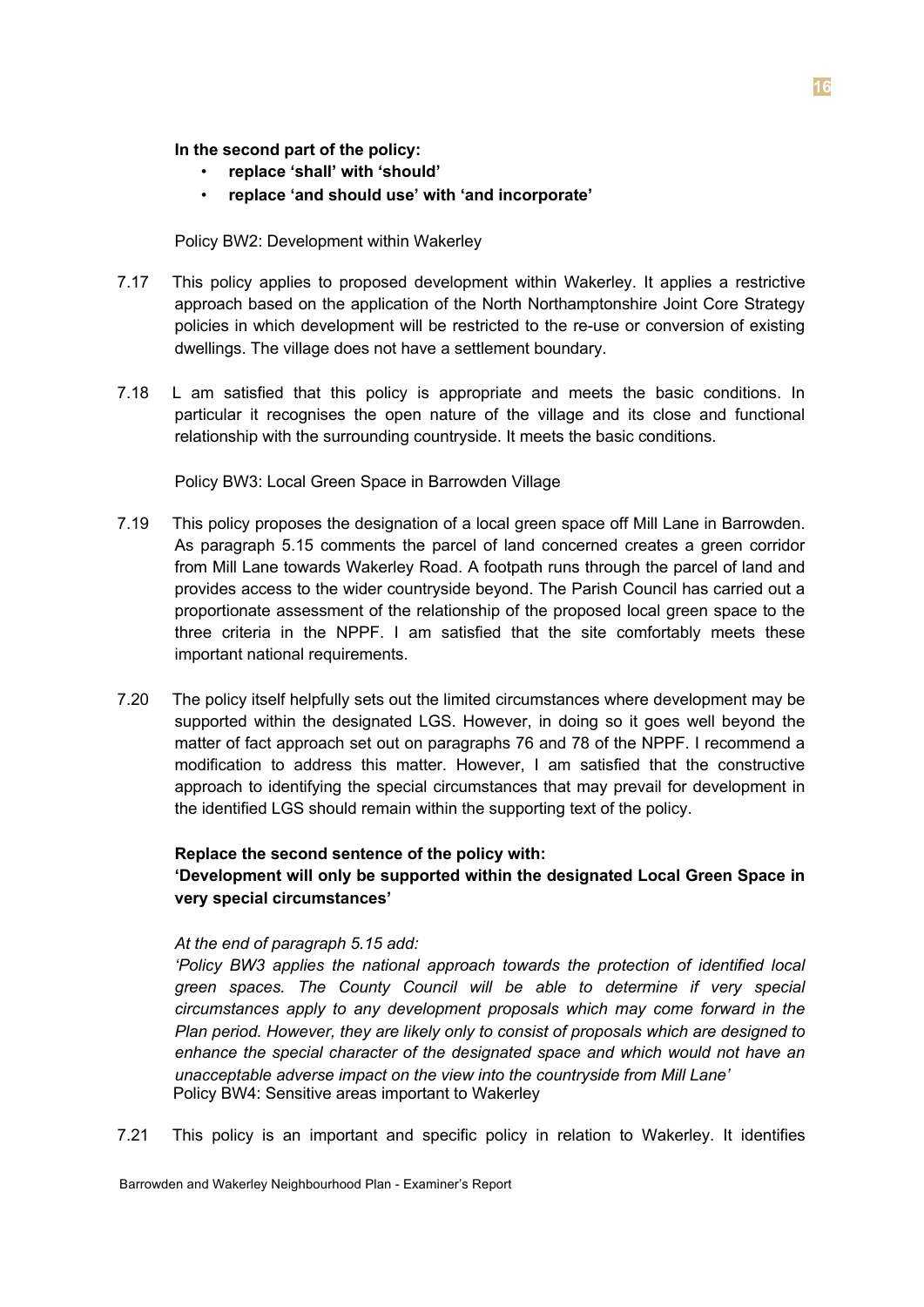'sensitive areas' within the village. The policy indicates that new development will be supported within the sensitive areas where it would not have an adverse impact on four matters. I am satisfied that both the Sensitive Areas and the proposed environmental controls are appropriate and distinctive to Wakerley.

7.22 I recommend a technical modification to the policy to qualify the scale and significance of the adverse harm - as submitted the policy could be interpreted in a way in which any adverse impact would trigger the refusal of development proposals. Otherwise it meets the basic conditions. Indeed, it is a very effective and well-written policy.

## **In the opening part of the policy insert 'unacceptable' between 'an' and 'adverse'**

Policy BW5: Local Green Infrastructure Corridor

- 7.23 This policy is both innovative and exciting. It requires that any new development within an identified local green infrastructure corridor should include measures to enhance public access into the Corridor and to enhance its landscape, biodiversity and recreational value.
- 7.24 The Corridor is shown on Figure 7. It shows the identified Corridor within both the neighbourhood area and its wider context including that of the River Welland. Plainly a neighbourhood plan can only apply policies within its designated area. To remedy this matter, I recommend a modification which qualifies the application of the policy to that part of the green corridor within the neighbourhood area. I am satisfied that this can be achieved within the supporting text.
- 7.25 The policy itself is well-constructed. I recommend two detailed modifications so that it has the clarity required by the NPPF. In particular I recommend that the two potential enhancement are captured as 'and/or' options. In some cases, it will not be practicable for a particular development to achieve both enhancements.

# **In the first part of the policy:**

- **replace 'shall' with 'should'**
- **replace 'and' at the end of i. with 'and/or'**

## **In the second part of the policy replace 'these' with 'they'**

## *At the end of paragraph 5.19 add:*

The identified Corridor sits within both the neighbourhood area and its wider context including that of the River Welland. Plainly a neighbourhood plan can only apply policies within the designated area. For the purposes of this neighbourhood plan Policy BW5 only applies to that part of the green corridor within the neighbourhood area.' Policy BW6: Design Principles

7.26 This policy sits at the heart of the Plan. As paragraph 5.24 comments the policy has been designed to ensure the ongoing protection and enhancement of the distinctive and positive architectural character of the conservation areas. It is intended to be read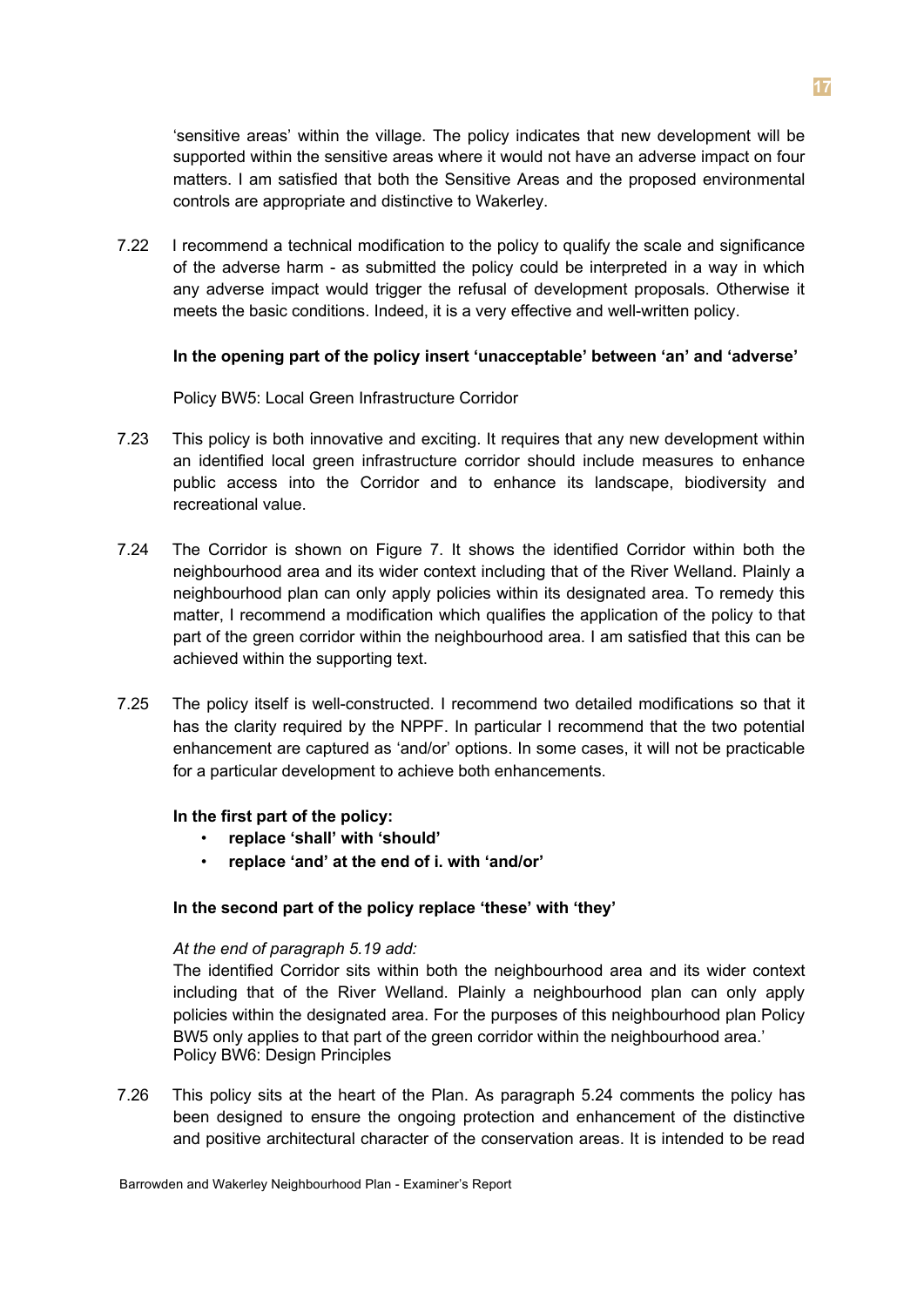alongside other neighbourhood plan and Core Strategy policies. The supporting text helpfully includes a series of well-chosen photographs.

- 7.27 This is an exceptional policy which is beautifully underpinned by the supporting text and photographs. It has five parts. The first sets out an expectation for high quality design. The second identifies the key positive design elements of the two villages which new developments are expected to address and respect in a sensitive way. They include orientation of buildings, heights, roof pitches and boundary treatments. The third part relates to alterations and extensions. The fourth relates to buildings which contribute towards the character of the conservation areas. The fifth offers general support for modern innovative designs.
- 7.28 I recommend a series of recommended modifications to ensure that the policy uses correct and appropriate language. Some of the wording uses such as 'will be expected' will be challenging to apply consistently through the development management process throughout the Plan period. The fourth part of the policy reads more as a statement of intent rather than as a policy. I recommend a modification to remedy this issue. It includes extending the reference to the 'Conservation Area' to 'the conservation areas'.
- 7.29 Having reviewed all the submission documents and the representations received I am satisfied that the approach taken would meet the basic conditions with the incorporation of the recommended modifications. The two principal settlements in the neighbourhood area have the characteristics and appearances that warrant such an approach. One of the 12 core planning principles in the NPPF (paragraph 17) is '(always seek) to secure high-quality design and a good standard of amenity for all existing and future occupants of land and buildings'. Furthermore, the approach adopted in the policy has regard to the more detailed design elements of the NPPF. In particular, it plans positively for high quality and inclusive design (paragraph 57), it has developed a robust and comprehensive policy (paragraph 58), it proposes outlines of design principles (paragraph 59) and does so in a locally distinctive yet non- prescriptive way (paragraph 60).

**In the first part of the policy**

- **replace 'will be expected to' with 'should'**
- **replace 'preserve and enhance' with 'conserve or enhance'**

**In the second part of the policy add 'as appropriate to the development concerned' after 'of materials'**

**In the fourth part of the policy:**

• **inset at the beginning: 'Development proposals should retain'**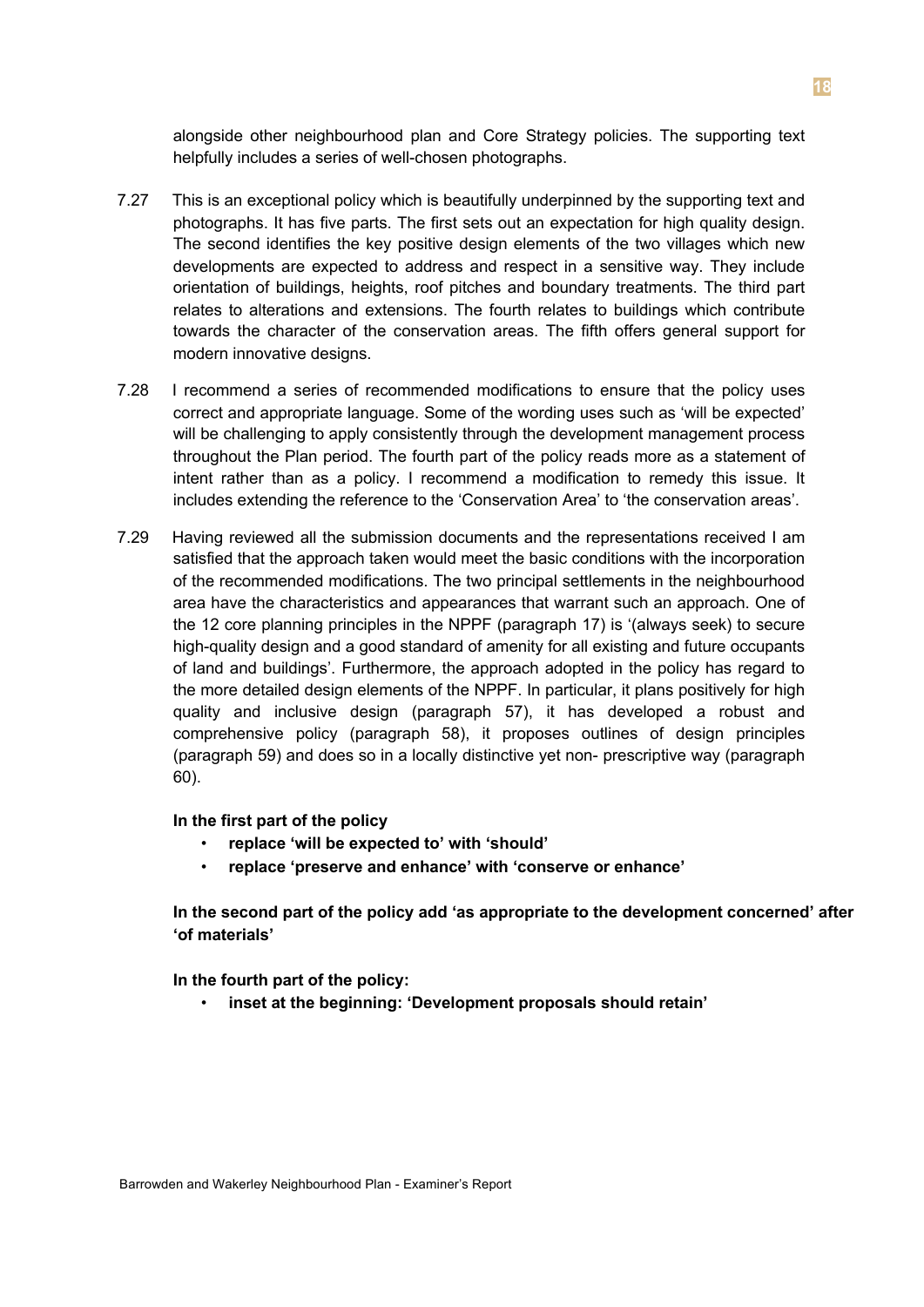• **replace 'Conservation Area' with 'conservation areas'**

# • **delete 'shall be retained'.**

Policy BW7: The local impact of construction

- 7.30 This policy addresses the local impact of construction. It has two elements. The first encourages developers to require their contractors to enter into a Code of Considerate Practice with the intention of mitigating the impact of development during its construction phase. The second indicates that conditions and obligations will be used to achieve the same effect where necessary.
- 7.31 I have sympathy for the approach set out in the policy. However, neither of its two elements are land use policies. The first is an encouragement to developers to require their contractors to sign up to a code of practice. The second is a process matter which will be a matter of judgement for each local planning authority based on the details of development proposals. On this basis I recommend the deletion of the policy.
- 7.32 I have separately considered the need or otherwise for the supporting text to be retained and/or its expansion as a result of the recommend deletion of the policy. On balance I am satisfied that the issue is sufficiently important to the local community to justify the retention of the supporting text. In addition, as submitted the text already fully addresses both elements of the submitted policy (paragraphs 5.26/27 and 5.28 respectively). As such I have concluded that there is no associated need to consolidate the submitted supporting text

# **Delete the policy**

Policy BW8: Surface Water Flooding

- 7.33 This policy relates to surface water flooding. It has been refined during the plan-making process by comments from Anglian Water.
- 7.34 It addresses an overlapping series of issues including surface water run-off, sustainable drainage measures and ensuring that any sustainable drainage systems should offer associated benefits such as amenity value and biodiversity enhancement. The policy meets the basic conditions.

Policy BW9: Infill and backland development within Barrowden

- 7.35 This is an important policy in the wider context of the submitted Plan. It seeks to add local and distinctive value to the approach included in the Rutland Core Strategy which enables development of this nature to take place within the limits of development throughout the County.
- 7.36 The policy properly identifies a series of criteria against which any proposals for infill and backland development will be considered. It does so to good effect and takes account of the characteristics of the neighbourhood area.

Barrowden and Wakerley Neighbourhood Plan - Examiner's Report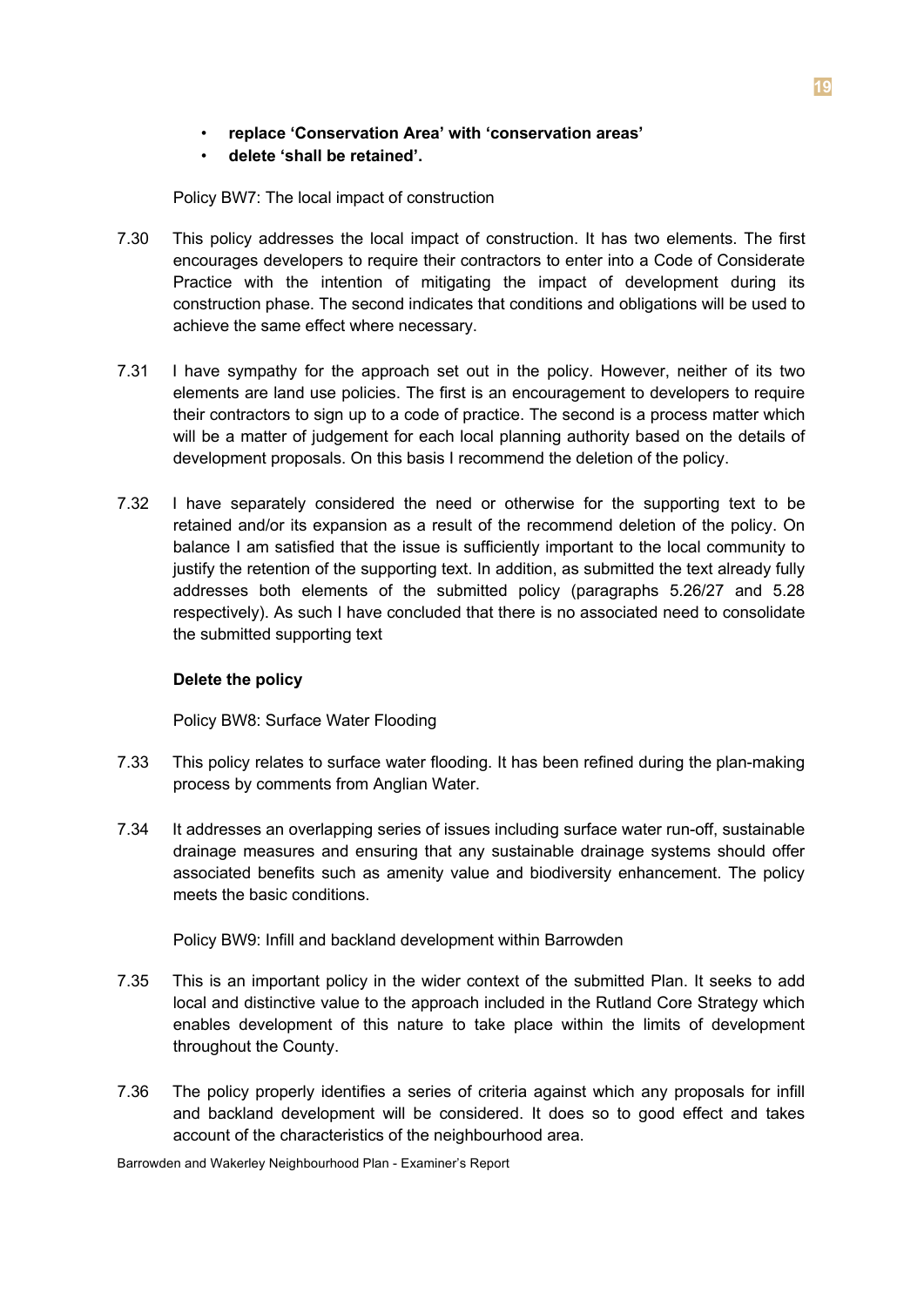7.37 I recommend two modifications to ensure that the policy has the clarity required by the NPPF. The modifications will also assist RCC with the delivery of its development management function. The first modifies the opening part of the policy so that it offers support for appropriate development proposals rather than attempting to grant planning permission for housing proposals. The second extends the definition of land that is important to the character of the village concerned. As submitted the second criterion refers only to garden land.

# **Replace the opening part of the policy with: 'Development proposals for the development of housing on small sites within the Planned Limits of Development for Barrowden will be supported where:'**

## **In the second criterion add 'or other' between 'garden' and 'land'**

Policy BW10: Dwelling Type and Size

- 7.38 This policy sets out the Plan's intentions for the size and type of new properties. Based on Strategic Housing Market Assessment data and feedback from the consultation exercises it indicates that new dwellings should address the identified local need for homes in general, and for those with three of fewer bedrooms. A second part of the policy comments that proposals for dwellings of four or more bedrooms will be supported where there is an identifiable shortfall in such provision in the neighbourhood area.
- 7.39 RCC has made representations about the second part of the policy. It acknowledges in particular that Barrowden has significantly more large homes when compared both to Rutland and the whole of England as is demonstrated in para 3.9 of the Plan and a shortage of smaller homes. It raises concerns, however about how this part of the policy can be interpreted at the decision-making stage, as the basis or format for demonstrating a shortfall is not set out.
- 7.40 I have considered this matter very carefully. To a certain extent the second part of the policy compounds the effects of the first part. However, it does so without any compelling clarity. In particular it provides no clear guidance to either RCC or the wider development industry on how any shortfall for larger houses would be both assessed and then monitored/updated within the Plan period. On this basis I recommend that the second part of the policy is deleted and replaced, with modifications, in the supporting text. I also recommend detailed modifications to the wording of the first part of the policy.
- 7.41 Otherwise the policy meets the basic conditions. It will assist considerably in promoting the needs of younger and older persons within the neighbourhood area.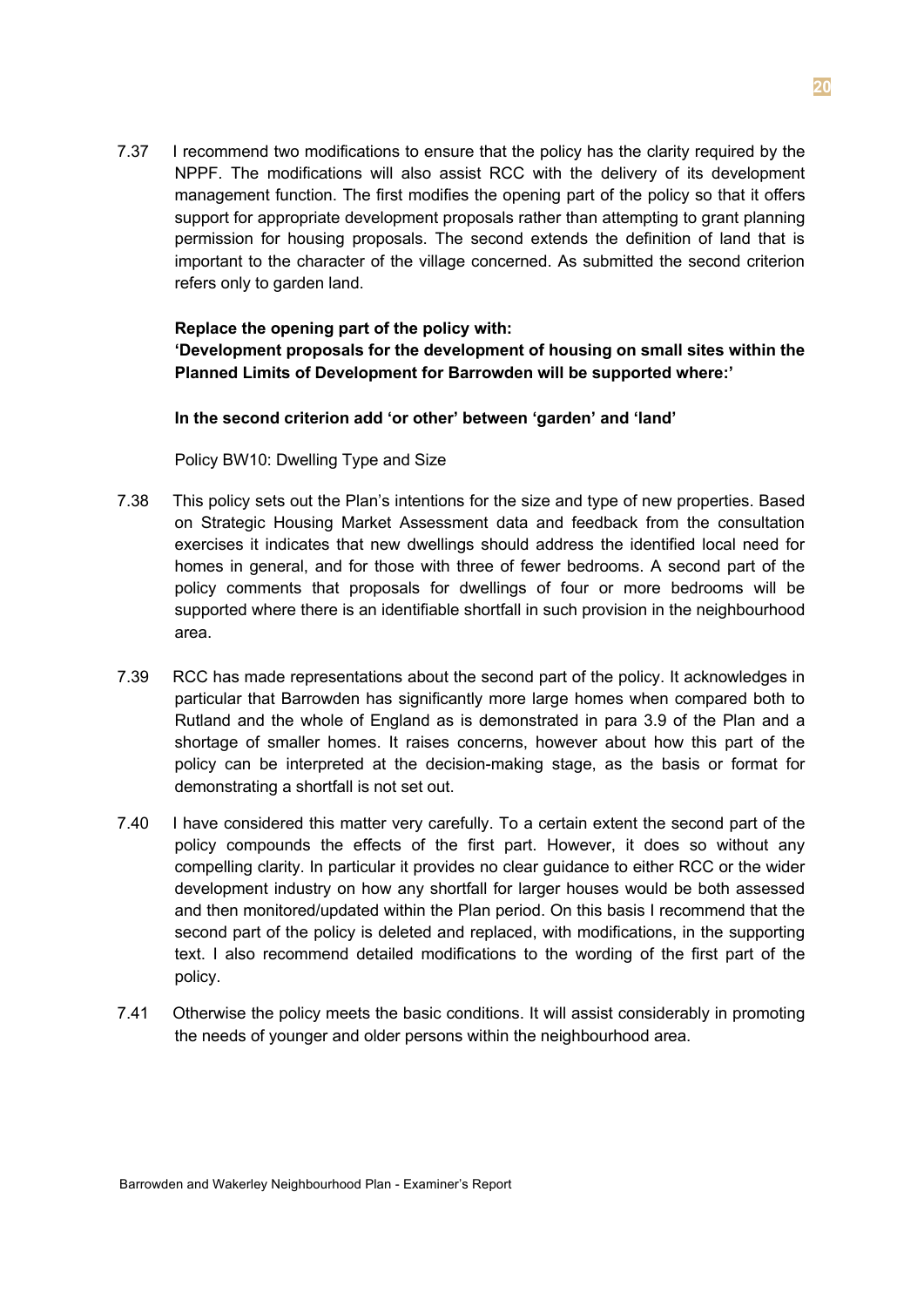**In the first part of the policy replace 'Proposals for...shall' with: Development proposals for new residential development will be supported where they'**

#### **Delete the second part of the policy**

*At the end of paragraph 5.42 add: 'Proposals for the development of larger dwellings (four or more bedrooms) either in their own right or where they are included as part of a wider package of houses will be considered on their merits. Developers will be expected to provide information about the way in which the larger dwellings would meet defined local need for housing in general, and any shortfall of such accommodation in particular'*

Policy BW11: Affordable Housing

- 7.42 This policy addresses the potential for proposals for affordable housing in the neighbourhood area. It draws attention to published policy information on this matter and to the existing affordable development in Drift Close, Barrowden.
- 7.43 Within this context the policy provides a basis on which the extension of the existing rural extension site at Drift Close should be the 'preferred location' for such development. However, a preference for a particular development is not a policy. This approach is continued in other parts of the policy.
- 7.44 The second part of the policy comments that any such proposals should be supported by the Parish Council after consultation with the local community. In its response to my clarification note the Parish Council commented that this aspect of the policy was one where it has sought to follow the principles set out in the Central Lincolnshire Local Plan. I have examined neighbourhood plans that have been produced within the strategic context of that Local Plan and am familiar with its contents. However, in those cases they were able to rely on a recently-adopted Local Plan produced for the relevant administrative area. Neither the Rutland Core Strategy nor the NNJCS include such a strategic policy. In this context it is beyond my remit to apply a development plan policy from another administrative area to the submitted neighbourhood plan. On this basis I recommend the deletion of this criterion. In any event the Parish Council/Parish Meeting concerned and/or local residents will be able to comment on any planning application for such development in the usual way. They would also have a reasonable expectation that the local planning authority concerned would take those comments into account.
- 7.45 I recommend a package of modifications to address these matters. Whilst they result in a new policy the basic approach of the submitted policy remains.

## **Replace the policy with:**

**'Proposals for the development of rural exception sites for affordable housing will be supported where:**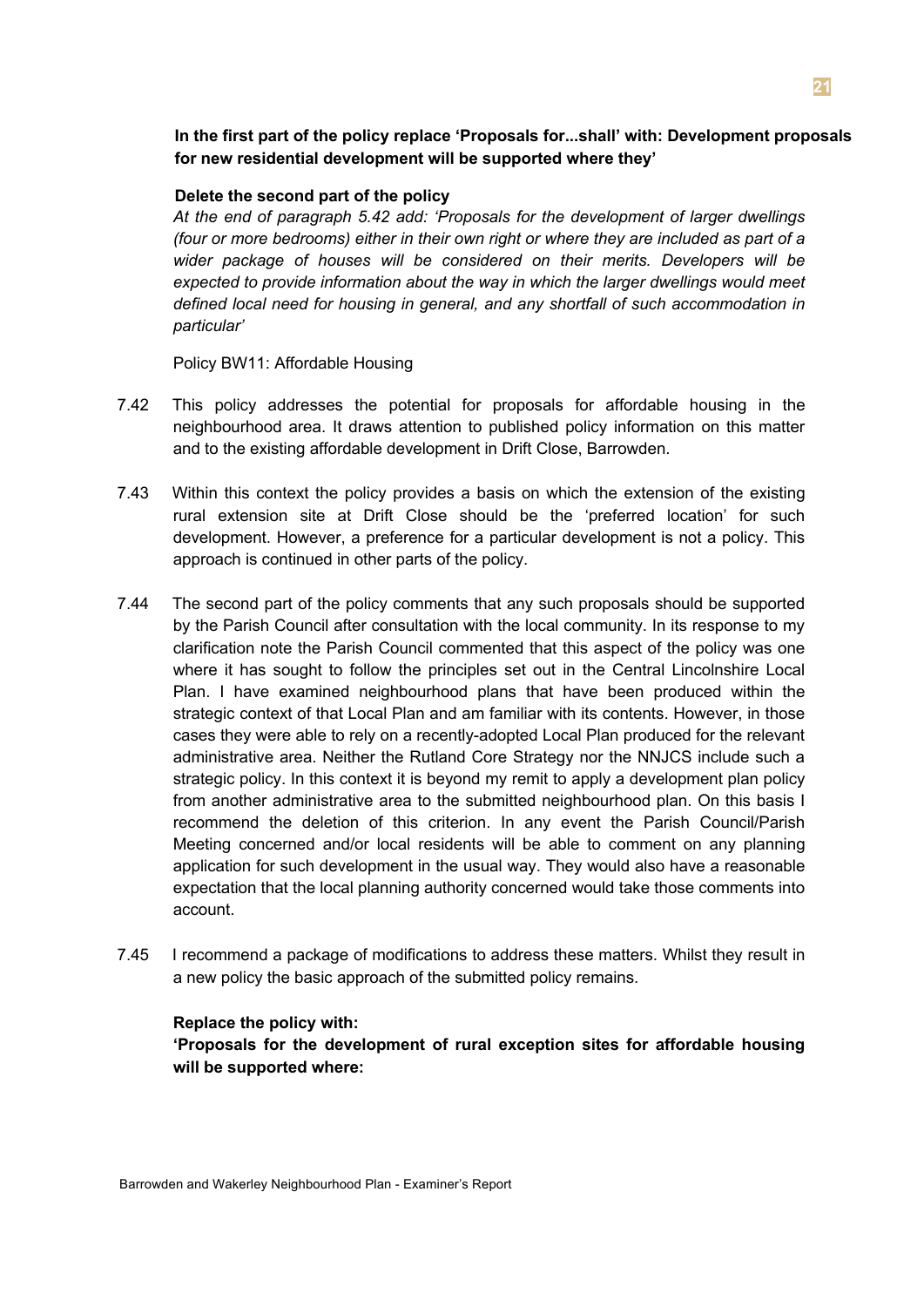- **they otherwise meet the criteria for such development in the development plan;**
- **they produce development which meets the design principles in Policy BW6 of this Plan'**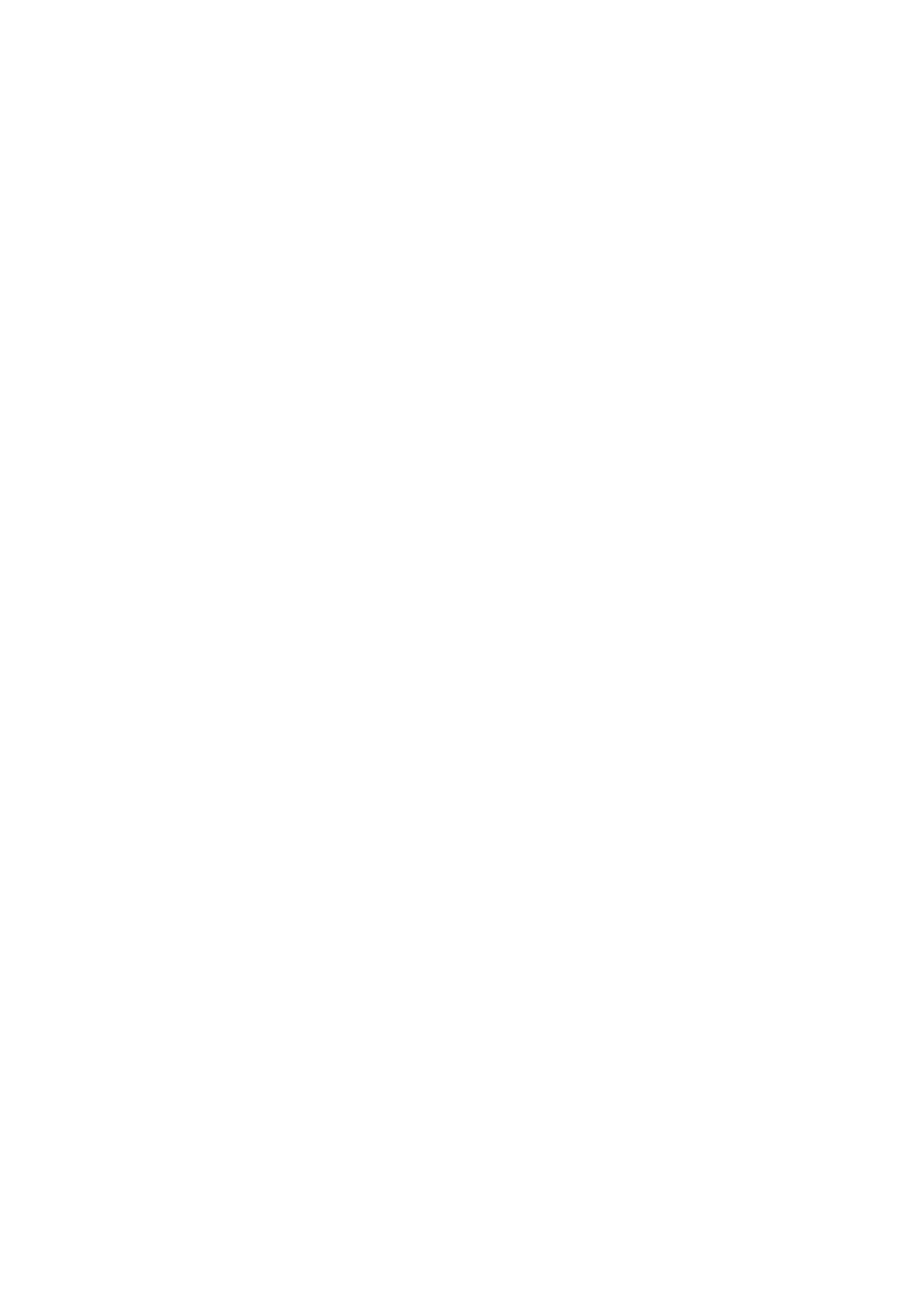*At the end of paragraph 5.47 add:*

*'Policy BW11 provides a more general policy approach to this important matter. '* 

Policy BW12: Working from Home

- 7.46 This policy addresses the opportunity for small businesses to operate within the predominantly residential environment of the two villages. It seeks to balance the need to promote economic development on the one hand and the need to preserve residential amenity on the other hand.
- 7.47 The policy initially acknowledges that not all home working would constitute a material change of use and therefore trigger the need for the submission and the determination of a planning application. However, it does so in a rather complicated way and which does not provide the clarity required by the NPPF. I recommend modifications to remedy this matter.
- 7.48 The second part of the policy provides advice on how the local planning authority would control any such proposals through the planning process in general terms, and for any further development on the site in particular. On balance I am satisfied that these matters are appropriate to be included within a policy of this type. I recommend a specific modification on the permitted development aspect of this part of the policy. The total package of the recommended modifications takes account of the helpful responses to the clarification note.

**In the first part of the policy replace the opening element with Insofar as planning permission is required proposals for working from home will be supported provided that:'**

**Delete II.**

**In the second part of the policy:**

- **delete 'valued' in the opening component**
- **in I replace 'exclusion' with 'removal'**

*In paragraph 5.50 insert 'valued' between 'the' and 'residential' in the fourth sentence.* 

Policy BW13: Bed and breakfast accommodation

- 7.49 This policy offers support to development proposals for the use of existing residential or commercial premises for bed and breakfast accommodation. It is intended to assist in the development of sustainable rural tourism. In doing so the supporting text helpfully draws attention to the wider tourism strategies that exist in both counties
- 7.50 The policy is criteria-based. The criteria address an appropriate range of environmental and parking matters. It meets the basic conditions.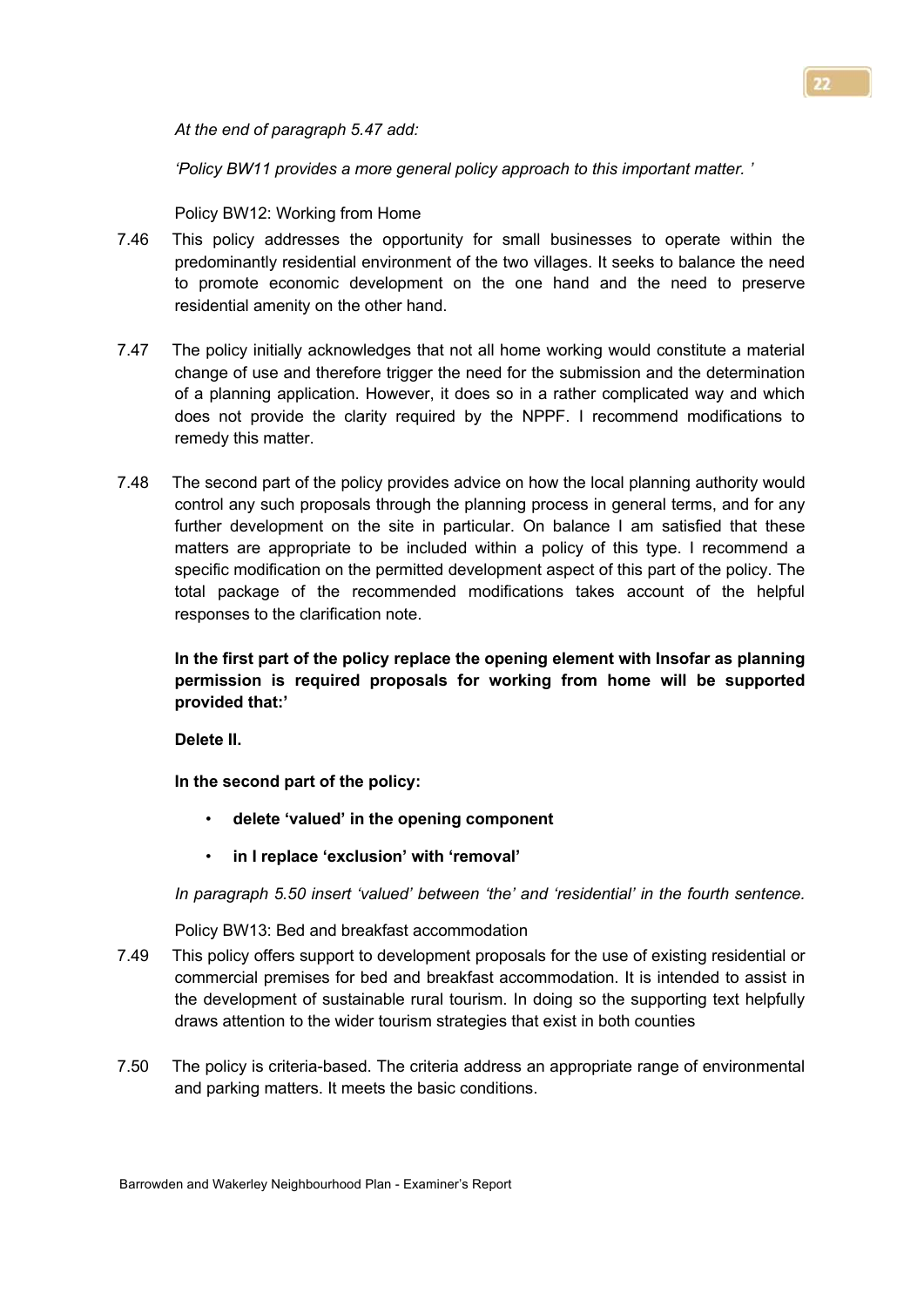- 7.51 The policy sets out a context within which proposals to redevelop or change the use of an existing community facility can be considered. It identifies two such circumstances where such a proposal would be supported. The first is where an acceptable replacement facility would be provided as part of the wider development proposal. The second is where it can be demonstrated that the facility is no longer viable and there is no reasonable prospect of securing an alternative community use.
- 7.52 Paragraph 5.53 identifies the various community facilities. Paragraph 5.55 comments about the particular circumstances affecting the village hall.
- 7.53 The policy reads slightly out of context to the relevant strategic policies on this matter (Policy CS7 of the Rutland Core Strategy and Policy 7 of the NNJCS) both of which indicate that valued community facilities should be retained unless identified exceptional circumstances arise. However, the submitted policy immediately sets out the basis on which proposals that would result in the loss of community facilities would be supported. I recommend a modification to address this matter. I also recommend a detailed modification to the second criterion. Otherwise the policy meets the basic conditions.

## **Insert 'only' between 'will' and 'be' In the second criterion of the policy delete 'satisfactorily'**

Policy BW15: The provision of new community facilities

- 7.54 This policy continues the approach taken in Policy BW14. In this case its focus is on the potential provision of new community facilities. The approach reflects comments received during the consultation stage of the Plan about the desirability of the delivery of new facilities including an all-weather surface for sports.
- 7.55 The policy has two separate parts. The first relates to proposals within the Planned Limits to Development of Barrowden. The policy identifies that this location is the preferred location for such new facilities. The second part of the policy comments about development proposals which may arise outside the limits of development. They are anticipated to come forward only in exceptional circumstances and where recreational and sports developments may be of a scale which cannot reasonably be located within the existing built up area of the village.
- 7.56 I am satisfied that the approach taken is both distinctive and appropriate to the neighbourhood area. In particular it takes a practical approach to the potentiallyconflicting matters of sustainability, size of facility and residential amenity issues. However, I recommend the following series of modifications to ensure that the policy will have the clarity required by the NPPF and provide a practical guidance both to developers, community and recreational groups and RCC alike: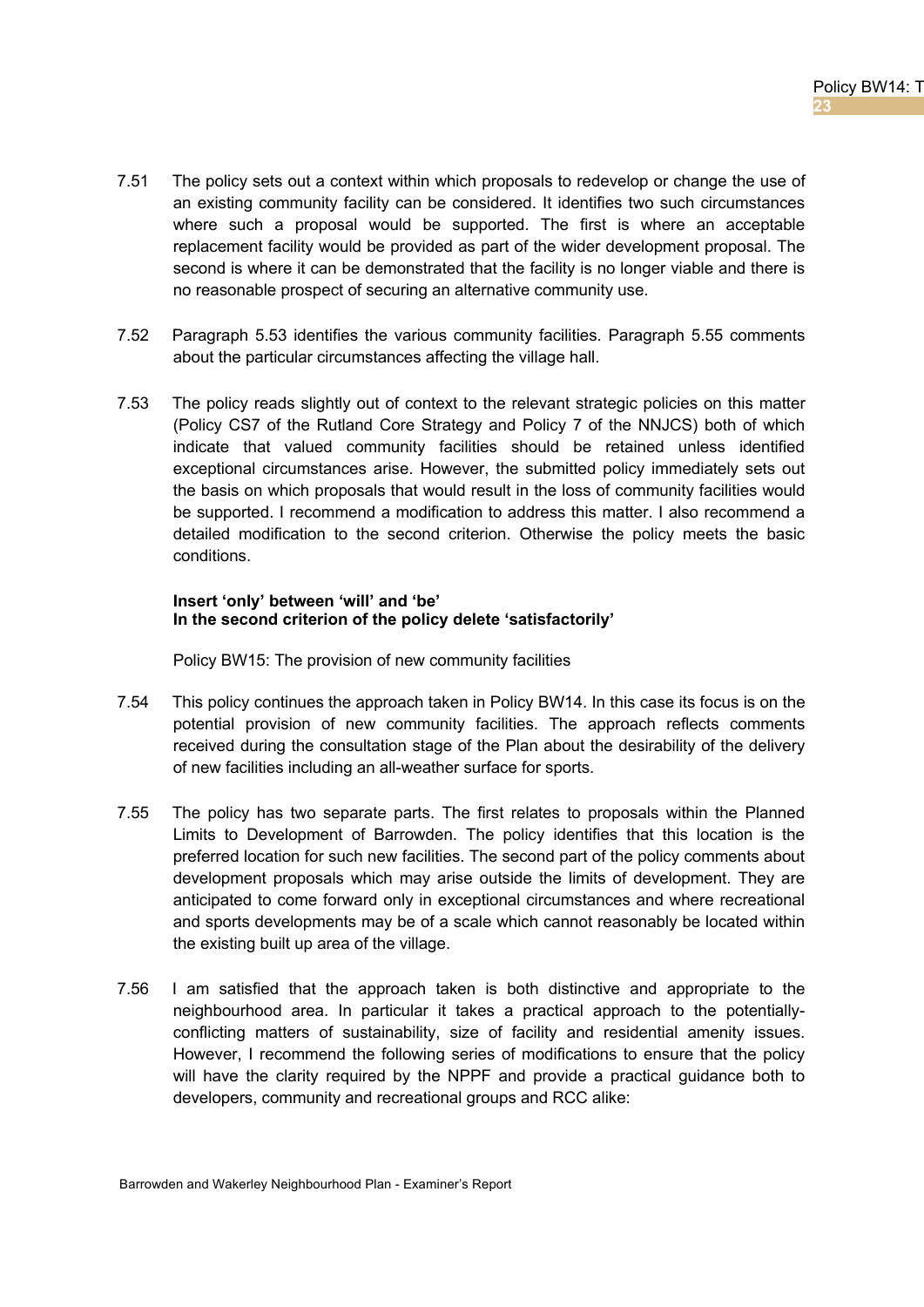- clarifying in the supporting text that the starting point for any new community facility should be within the Planned Limits of Development of Barrowden unless exceptional circumstances exist;
- altering the initial section of the first part of the policy so that it uses appropriate policy language;
- altering the initial section of the second part of the policy so that it uses appropriate policy language; and
- clarifying the locational and access requirements for new facilities outside the village

## **Replace the opening section of the first part of the policy with:**

**'Proposals for the provision of new community facilities within the Planned Limits of Development of Barrowden will be supported where they would:'**

**Replace II. in the second part of the policy with: 'It is demonstrated that there is no suitable site for community facilities within the Planned Limits of Development.'**

**Replace the opening section of the second part of the policy with: 'Proposals for the provision of new community facilities outside the Planned Limits of Development of Barrowden will be supported where:'**

**In III in the second part of the policy insert 'is well related to the built form of the village and' after 'The site'**

**In the second part of the policy section V replace 'with I, II and III of criterion 1 above with 'the three criteria in the first part of the policy'**

*Insert the following as an additional sentence after the first sentence in Paragraph 5.58: 'New community facilities should be provided within Barrowden. It is the main concentration of existing commercial and community facilities in the neighbourhood area. The development of new facilities will reinforce its sustainable location and will ensure that the new facilities are readily accessible by the whole community. '*

*Insert the following as an additional sentence at the end of Paragraph 5.58: 'Such exceptional circumstances are addressed in the second part of Policy BW15'*

Policy BW16: Fibre Broadband

- 7.57 The policy sets out a requirement for new development to provide ducting for fibre to the premises technology (FTTP) to new residential or commercial premises where it is practicable to do so.
- 7.58 I recommend the deletion of 'from an agreed location' in the policy. It is unclear how this part of the policy would be applied, especially if it required the co-operation of a third party or different landowner. Otherwise the policy meets the basic conditions.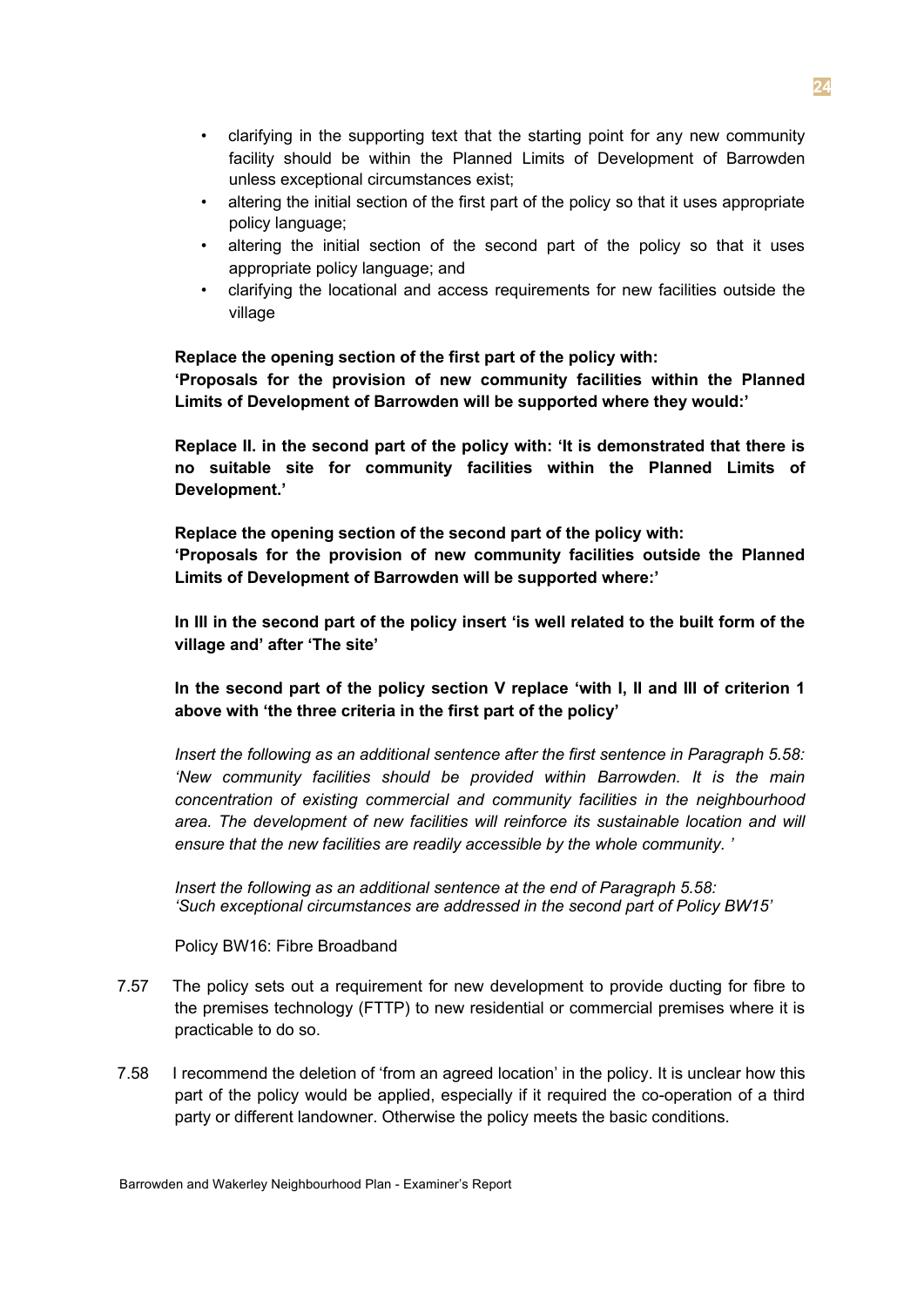## **Delete 'from an agreed location'**

## Community Aspirations

- 7.59 Appendix 2 sets out a series of Community Actions. They are not capable of being land use policies. However, they have naturally arisen out of the production of the Plan and are presented in a way which distinguishes them from the land use policies.
- 7.60 The Aspirations address the following areas:
	- The protection of the conservation areas;
	- Traffic management signs;
	- The protection and enhancement of footpaths;
	- Speed management in villages;
	- Parking on roads in villages;
	- Enhancing public transport;
	- Improving transport accessibility;
	- Improving the quality of telephone, mobile and broadband services; and
	- Maintaining the provision of the surgery
- 7.61 I am satisfied that the various Aspirations are both appropriate and distinctive to the neighbourhood area.

Monitoring and Review

- 7.62 Section 6 of the Plan refers to this important matter. It addresses the different roles of the two local councils and those of the two local planning authorities. Within this context paragraph 6.1 comments that the neighbourhood plan will be monitored by the local planning authorities. This has resulted in a representation from RCC. It has also been addressed in the joint statement between Barrowden Parish Council and RCC.
- 7.63 It is encouraging that the Parish Council and the Parish Meeting recognise that the Plan will need to be monitored in the future and reviewed where necessary. Clearly a key phase in this process will be when the two emerging Local Plans are adopted. I recommend modifications to address this matter. They incorporate wording which highlights that the monitoring and review regime for a neighbourhood plan will ultimately rest with the qualifying body.

## *Replace the first sentence of paragraph 6.1 with:*

*'Whilst there is no statutory requirement to monitor a made neighbourhood plan, it is good practice to ensure that any Plan is kept up to date'*

*At the end of paragraph 6.1 add: 'In this context the Parish Council and the Parish Meeting will assess the need for the Plan to be reviewed either because of changes to local and/or national planning policies or within 5 years of the making of the Plan. The assessment process will begin at the point at which the first of these two circumstances*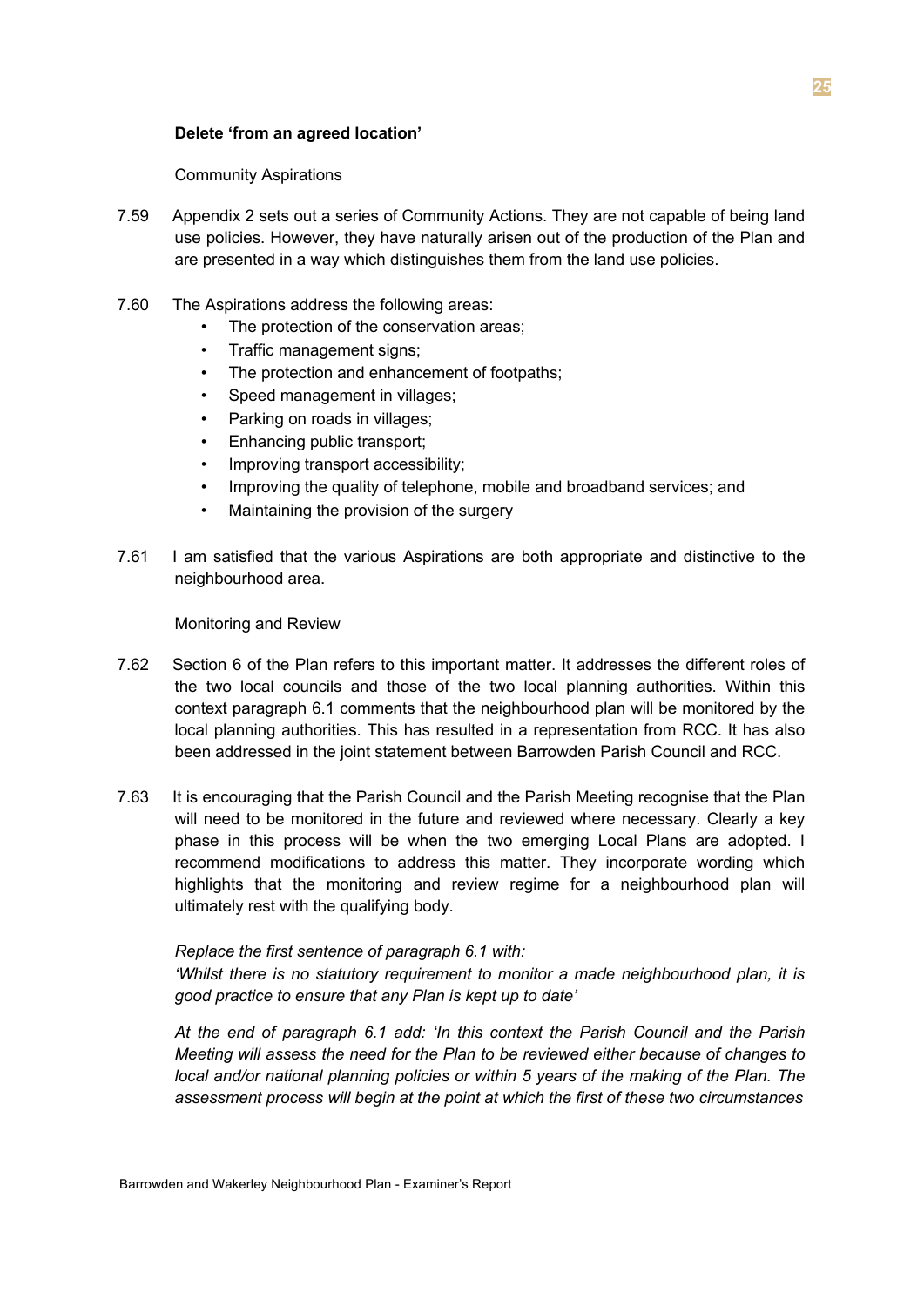*arises. The adoption of the two emerging Local Plans will be an important consideration in the local planning policy scenario'.*

Other Matters (General)

7.64 This report has recommended a series of modifications both to the policies and to the supporting text in the submitted Plan. Where consequential changes to the text are required directly as a result of my recommended modification to the policy concerned, I have highlighted them in this report. However other changes to the general text may be required elsewhere in the Plan as a result of the recommended modifications to the policies. It will be appropriate for RCC/ENDC and the Parish Council/Parish Meeting to have the flexibility to make any necessary consequential changes to the general text. I recommend accordingly.

*Modification of general text (where necessary) to achieve consistency with the modified policies.*

Other Matters (Specific)

7.65 RCC has made some very detailed comments on the supporting text within the Plan. I recommend modifications to the Plan where they are required to ensure that it meets the basic conditions as follows:

*Paragraph 5.51 - replace 1.7million with 1.8 million*

*Appendix 2 3a - replace Protect and enhance footpaths' with Protect and enhance public rights of way'*